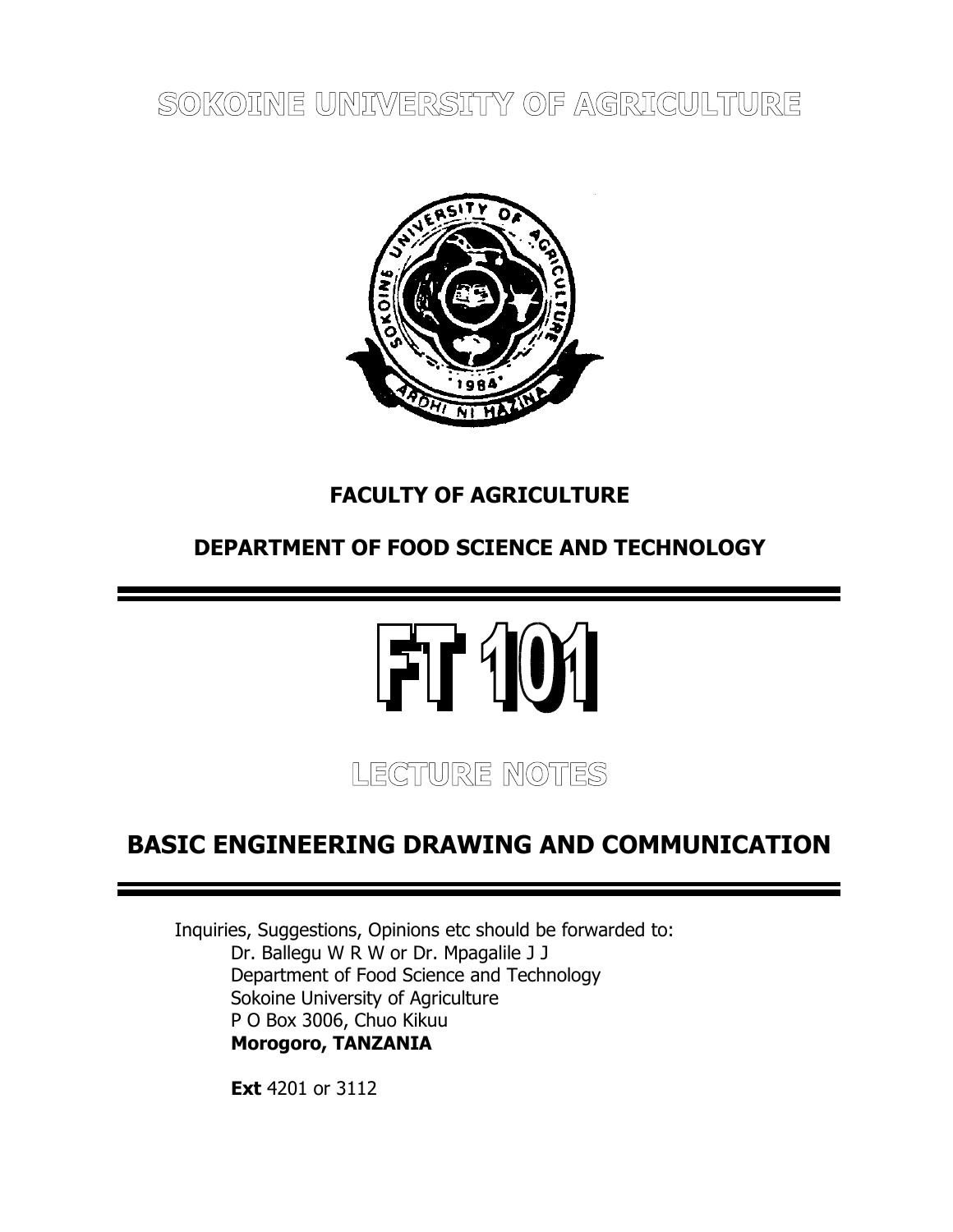# **FT 101: 2 Credit Hours: ( 30 Lect. hrs : 0 Sem. hrs : 60 Pract. hrs )**

**Prerequisite:** None

- **Instructors:** Dr. J J Mpagalile Dr. W R W Ballegu (Mobile: 0754 463 016 ; E-Mail: [wballegu@s](mailto:wballegu@)uanet.ac.tz) Department of Food Science and Technology, SUA.
- **Objective:** To equip students with basic skills required in engineering drawings, electrical circuit diagrams, and communication.
- **Course** Purpose and forms of communication; technical communication, report writing, drawing, **Contents:** reprographics, engineering drawing, sketching, pictorial projections, paper sizes, scales, conventions in layout, lettering and representation of components, tolerances, assembly drawings, K-parts list, exercises in machine drawings, structural drawings and design.

Selection of machine components such as; V-belts, flat-belts and pulleys. Simple stress calculations for shafts and structural members.

**Course** The Course Assessment (culminating to the Final Grade), will be made up of the **Assessment:** following four components;

- (i) Weekly Practical Reports --- 20% (ii) Practical Tests --- 20% (iii) Theory Tests --- 20%
- (iv) End of Semester Examination --- 40%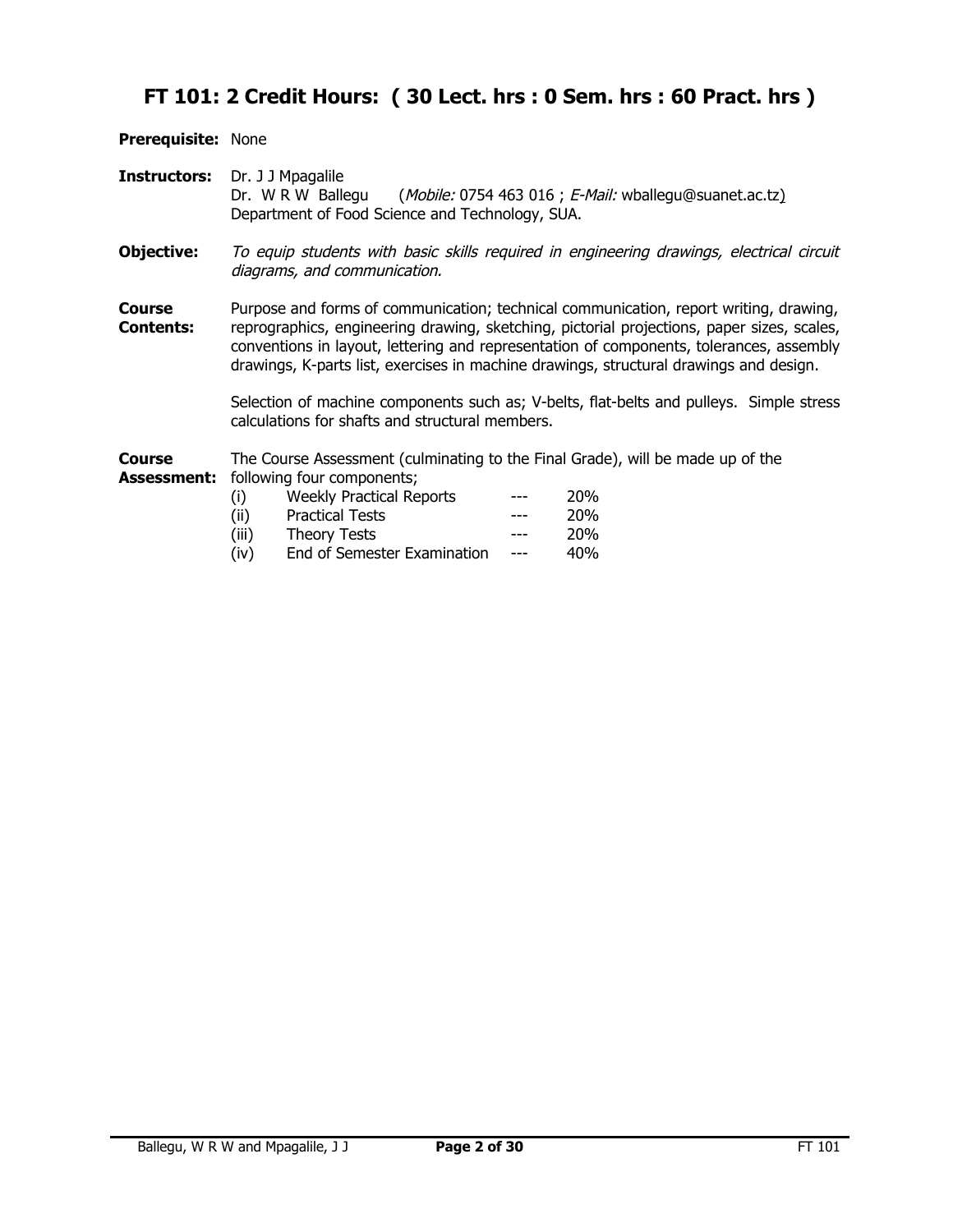## **COURSE OUTLINE**

|             |                                                  | <b>PAGE</b> |
|-------------|--------------------------------------------------|-------------|
| Part $-1$ : |                                                  | 5           |
| 1.1         | Purpose and Forms of Communication               | 5<br>5      |
|             |                                                  |             |
| 1.2         |                                                  | 5           |
|             | 1.2.1                                            | 5           |
|             | 1.2.2                                            | 6           |
|             | 1.2.3                                            | 7           |
| Part $-2$ : |                                                  | 7           |
| 2.1         | Presentation of Engineering (Technical) Drawings | 8           |
|             | 2.1.1                                            | 8           |
|             |                                                  | 8           |
|             |                                                  | 9           |
|             | 2.1.2                                            | 9           |
|             |                                                  | 9           |
|             | Standard Orthographic Projections                | 10          |
| 2.2         |                                                  | 12          |
|             | 2.2.1                                            | 12          |
|             | 2.2.2                                            | 13          |
|             | 2.2.3                                            | 14          |
|             | 2.2.4                                            | 16          |
| 2.3         |                                                  | 17          |
|             | 2.3.1                                            | 17          |
|             | 2.3.2                                            | 18          |
|             | 2.3.3                                            | 18          |
| 2.4         |                                                  | 18          |
|             | Some Basic Instruments and Equipment<br>2.4.1    | 18          |
|             | 2.4.2                                            | 20          |
|             |                                                  | 20          |
|             |                                                  | 21          |
|             | 2.4.3                                            | 22          |
|             | 2.4.4                                            | 23          |
|             |                                                  | 23          |
|             |                                                  | 23          |
|             |                                                  | 23          |
|             | 2.4.5                                            | 25          |
|             |                                                  | 25          |
|             | Machines Holes (Drilled and Milled holes)        | 26          |
|             |                                                  | 27          |
|             |                                                  | 27          |
|             | 2.4.6                                            | 27          |
| 2.5         |                                                  | 29          |
| Part $-3$ : |                                                  | 30          |
|             |                                                  | 4           |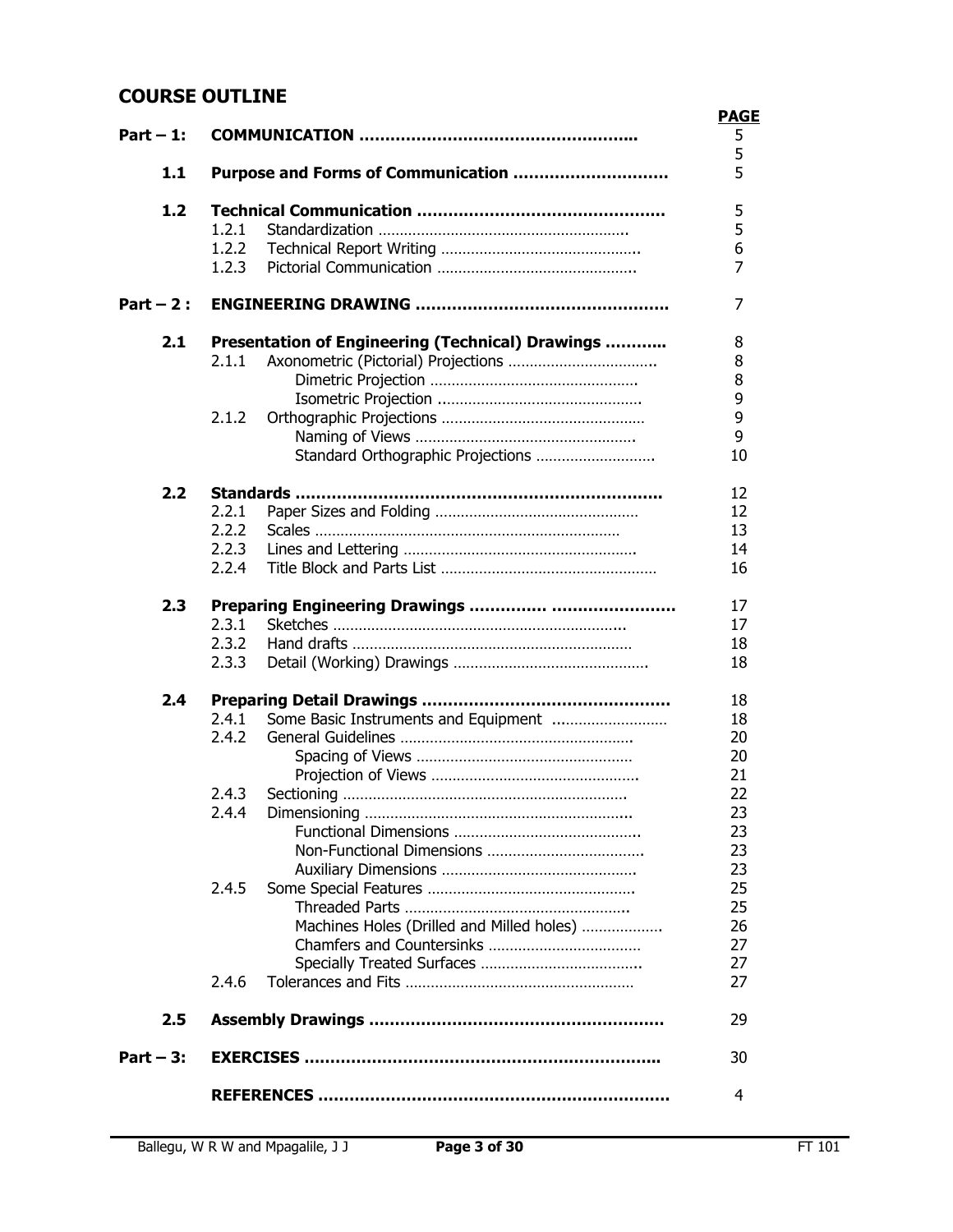## **REFERENCES**

- 1. STIRLING, N. (1989): An Introduction to Technical Drawing Metric Edition Delmar Publishers. Albany, New York, pp. 370
- 2. BHANDARI, V.K., BUEHLMANN, E.T., KELLER, U., OEHNINGER, J. and TOMESEN, L.B.M. (1983): Drawing and Design: Data Book for Mechanical Engineering
- 3. SHIGLEY, J.E. (1977): Mechanical Engineering Design McGraw-Hill, Kogakusho Ltd, Tokyo
- 4. ORLOV, P. (1979): Fundamentals of Mechanical Design Vol.  $1 5$ MIR Publishers, Moscow
- 5. FRENCH, T.E. and VIERCK, C.J. (1966): Fundamentals of Engineering Drawing  $-2^{nd}$  Edition
- 6. GIERSECKE, F.E., MITCHELL, A., SPENCER, H.C., HILL, I.L. and DYGDON, J.T. (1986): Technical Drawing  $-8<sup>th</sup>$  Edition
- 7. Any other Relevant Standard(s)
	- e.g. BS 303:164 Engineering Drawing Practice Westermann Tables for the Metal Trade BS 3763 The International System of Units (SI) etc.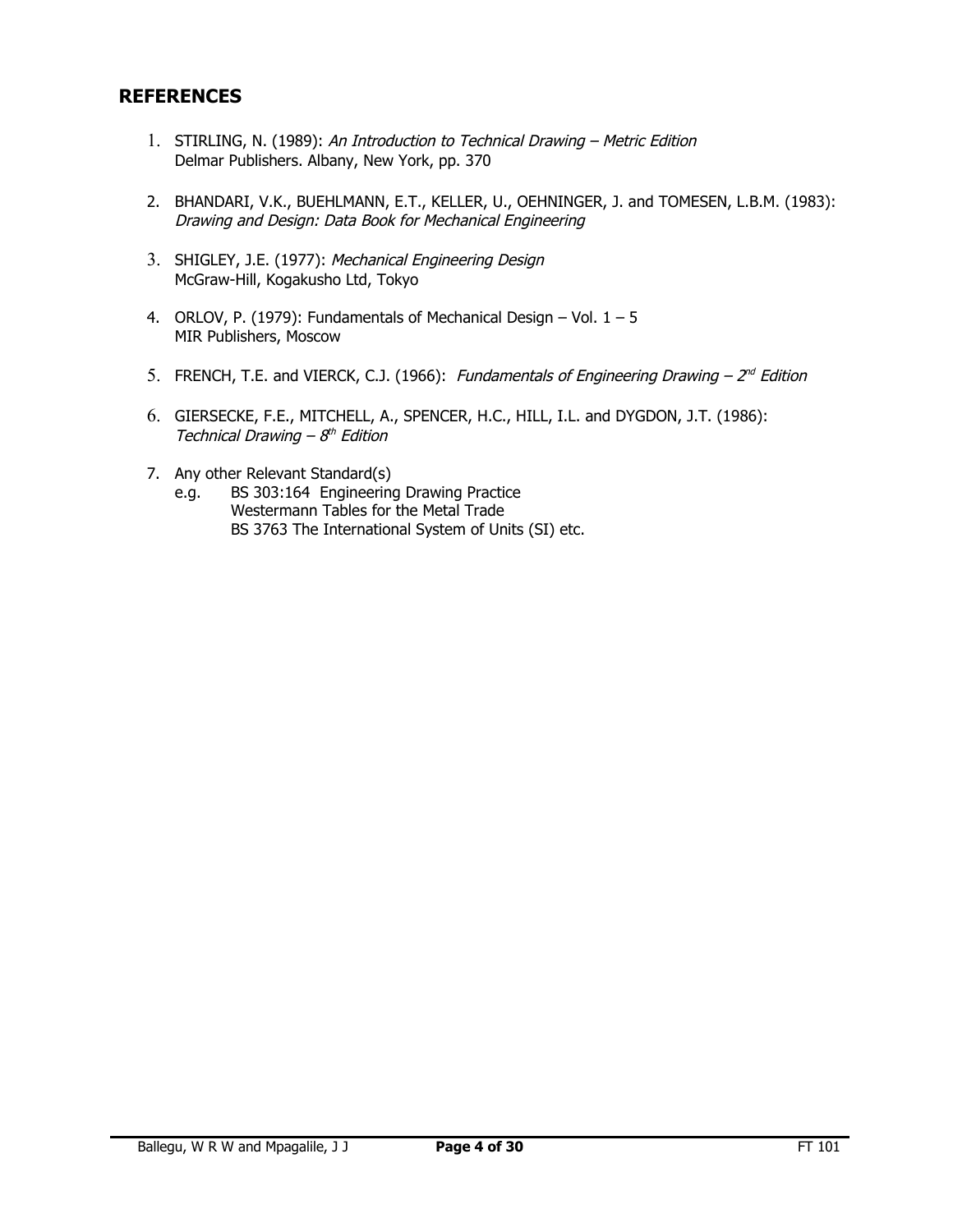# **Part – 1: COMMUNICATION**

**Definition:** Communication is defined as, "the act of communicating, that is, passing on news, information, feelings etc." (Oxford Students' Dictionary of Current English – 1985)

## **1.1 Purpose and Forms of Communication**

The purpose of communication – irrespective of the form/means in which it is conveyed – is to pass a message from one entity (a person or group of people) to another entity (person or group) in the most convenient way and with minimum distortion or ambiguity.

The two main forms of communication are through **audio** and **visual** means. Audio means rely on sound signals that are perceived by ears. Sound producing/receiving devices are used for this purpose. Visual means on the other hand, depend on light signals (images) that are perceived by eyes. Image producing/receiving devices are used for this purpose. This may include things like text, drawings, figures, photographs, video images, TV images, images of real objects etc. Other human senses are sometimes used for communication (e.g. a touch to attract attention, braille text for the blind, etc).

## **1.2 Technical Communication**

Technical communication is an advanced form of communication whereby people of the same trade (profession) can convey messages to one another more accurately and precisely. To achieve this, a technical language, which is well standardized, is needed (e.g. botanical names for plant scientists, etc).

## 1.2.1 Standardization

Definition: "Standardization is the process of formulating and applying rules for an orderly approach to a specific activity for the benefit and with the cooperation of all concerned, and in particular for the promotion of optimum overall economy taking due account of functional conditions and safety requirements." (ISO – International Organization for Standardization)

Standards are set at different levels. There are local standards, national standards, regional standards and international standards. Typical examples of the different levels of standards may include;

- Local Standards: SUA formats for writing various academic reports, Morogoro Municipal standards for waste disposal, grading of product quality in an industry, etc.
- National Standards: All TBS standards, standards set by local professional bodies e.g. the Engineers' Registration Board (ERB), DIN (German), BS (U.K.), GOST (U.S.S.R.), etc.
- Regional Standards: Standards set for the East African Community, standards for the SADC region, even the AU can set standards for her member states, etc.
- International Standards: ISO (International Organization for Standardization)

DIN – an internationally accepted German national standard

BS – an internationally accepted British national standard

It is always desirable to adhere to international standards, particularly the ISO standards that employ SI units. Standardization serves five main objectives;

- Creation of uniform terminology
- Maintenance of a limited order of variety
- Specification of functional uses and limitations
- Establishment of unambiguous objective test methods and material specification
- Conduction of comparative studies of various standards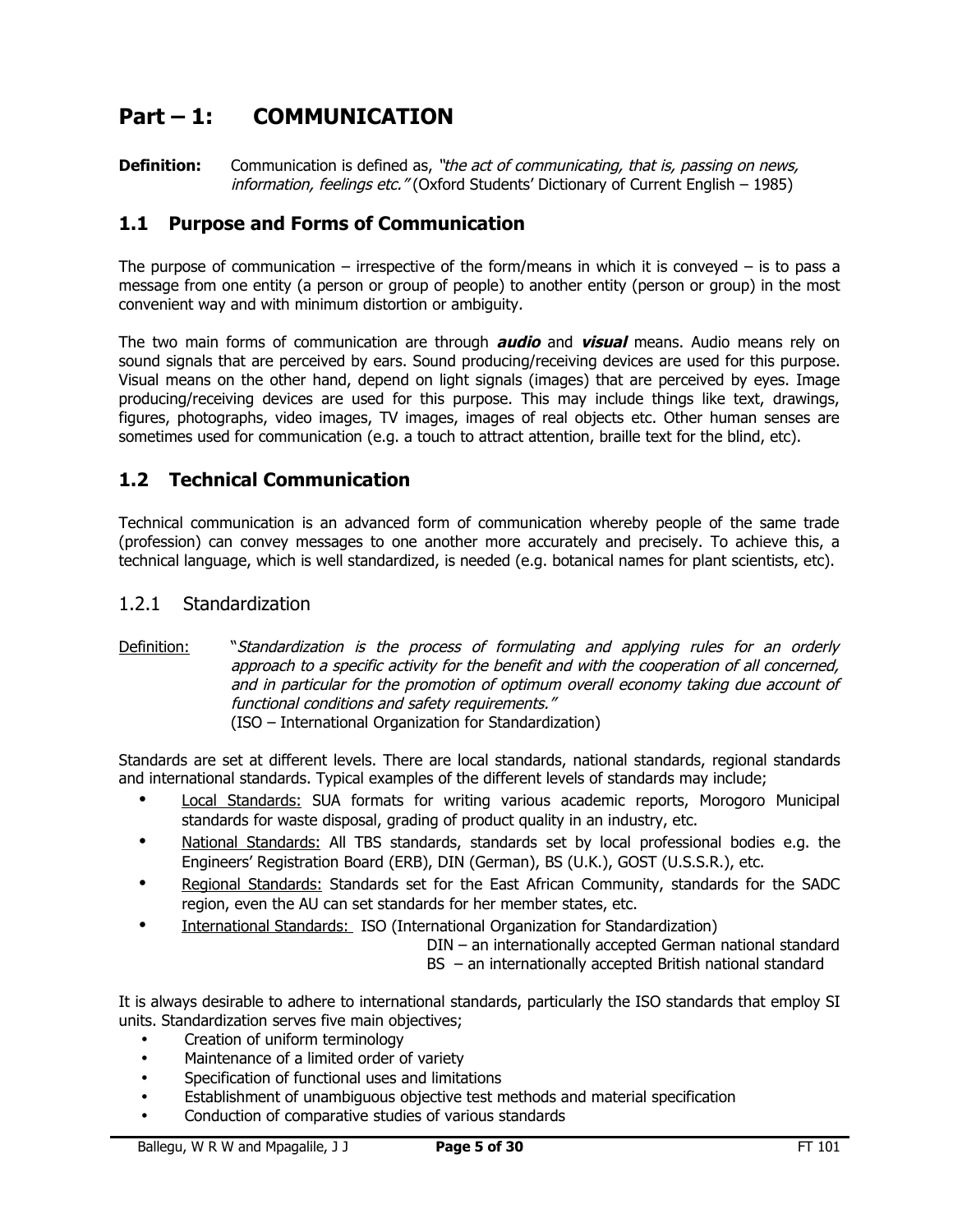## **1.2.2 Technical Report Writing**

Reports are written in accordance to accepted standards (formats). There are some minimum requirements, which the report has to satisfy for it to be accepted. In any report, a minimum number of words – which sufficiently presents the message accurately and precisely – is needed.

Requirements for different reports vary. For instance, educational reports (e.g. laboratory practical reports), reports for seminars and workshops, research reports, research findings for publication in reputed scientific Journals, etc. Despite the many variations in the formats of reports, almost always a technical report consists of the following parts; Abstract, Introduction, Literature Review, Materials and Methods, Experimental Setup, Results, Discussion (often times, the results are combined with discussions), Conclusions and Recommendations, References and Appendices. It must be noted that this is only a general guideline and not a "*strict biblical command"*. In real life, there is likely to be some minor (or even major) variations. As a rule of thumb, any technical report must be styled and detailed to focus on the intended reader(s). For instance, a report intended for a village meeting will differ significantly in style and level of detail from a research paper intended for publication in a scientific Journal.

#### o **Abstract**

This is a brief summary (150 – 300 words) of the work being reported. It is simply a synopsis of what was done, why, how, the main findings, the main conclusions and/or recommendations. Although the abstract appears first in the report, it is usually written last after everything has been put in place. Usually this is the most difficult part of the report to write, as it has to reflect in a nutshell the rest of the report!

#### o **Introduction**

This is the background information (briefly) justifying the work being reported. It is a synopsis of what has been done prior to the present work (reference to the literature), strengths and weaknesses of the methods used in the past and what has been done in the present work that distinguishes it from the past works.

#### o **Literature Review**

This presents a detailed coverage of what others have done that is closely related to the present study. This has to reflect the scope of knowledge (most updated) that is reported in the literature related to the work being reported in the present study. It forms a sound basis for meaningful interpretation of the results obtained in the present study.

#### o **Materials and Methods (Methodology)**

The materials used (sources and quality/grade), methods used (briefly explain each method in detail to enable the reader to replicate your work, if deemed necessary. For standard methods, make reference to the standard(s) concerned (e.g. AACC------), a brief account of how nonstandard experiments were done is usually necessary.

#### o **Results and Discussion**

This part is normally presented in tabular and/or graphical forms. It is a *brief discussion of main* findings based on the results obtained and experience of other workers (literature). Sometimes the results are presented separate from the discussion.

#### o **Conclusions and/or Recommendations**

Your personal inferences regarding the results, your recommendations for further work, etc. You should be honest and admit main weaknesses that might have affected the results obtained in your reported work (i.e. main sources of error – if any).

#### o **References**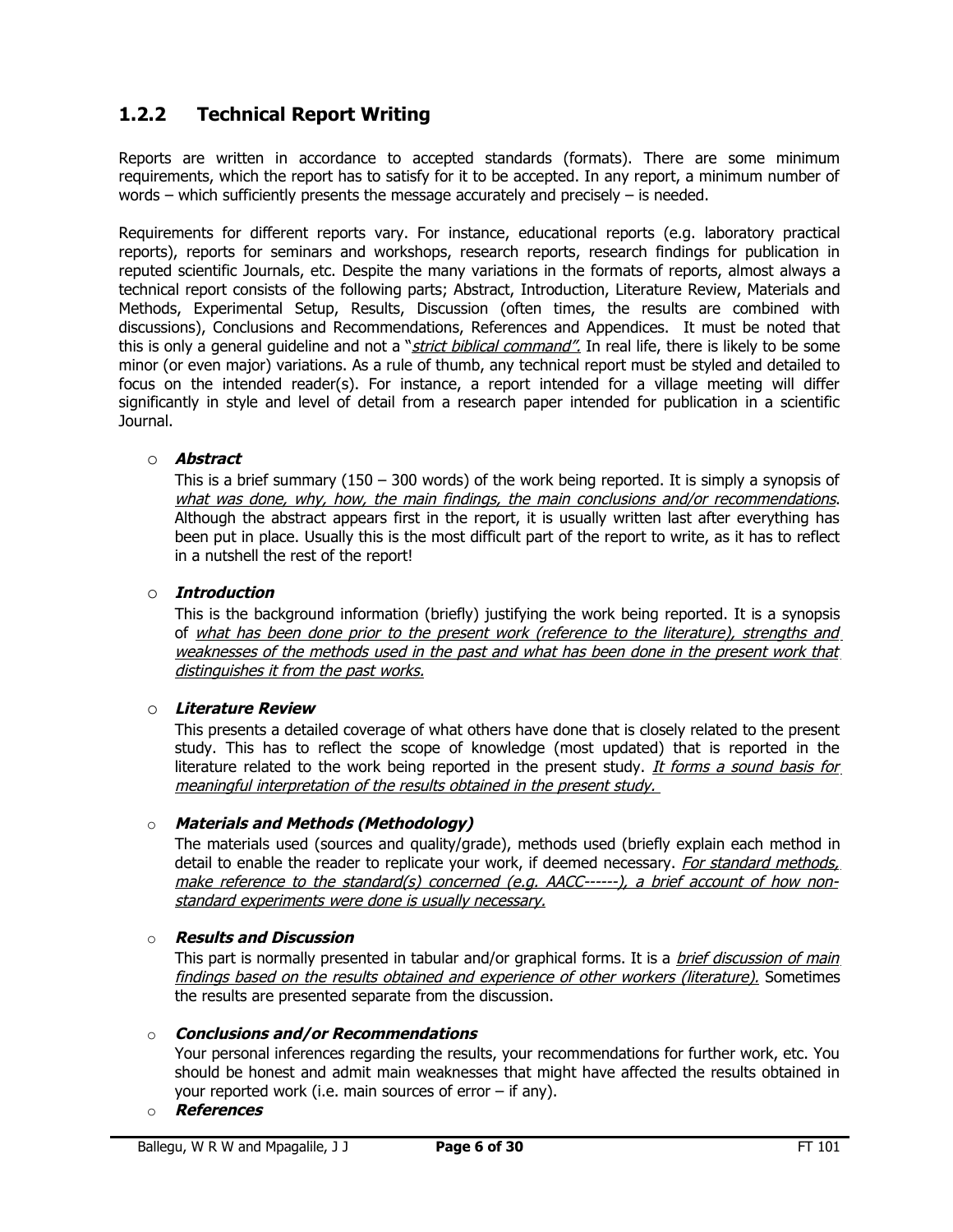All sources of information cited in the literature review and elsewhere. Avoid including general reading materials that were used to obtain a general background on the subject matter.

## o **Appendices**

Any relevant information, which you strongly feel is necessary for the wholesomeness of the report, but which could not be conveniently fitted into the bulk of the report.

## **1.2.3 Pictorial Communication**

Pictorial communication includes drawings and photographs. Drawings and photographs, where appropriate, convey the message more accurately than a passage of words. Photographs are more accurate and sometimes the true colors of the object are displayed. However, photographs are expensive, less informative and their magnification is limited in terms of clarity. On the other hand, drawings are cheap, clearer and easy to understand. They are therefore, in most cases, more preferred than photographs.

# **Part – 2: ENGINEERING DRAWING**

#### Why Engineering Drawing?

As a Food Scientist and Technologist, you will inevitably be required to communicate with different people for different reasons. In some situations, communications will be sufficiently taken care of by use of plain text. However in other situations, text alone may not suffice and a more specialized form of communication (technical/engineering drawing) may prove irreplaceably useful.



Drawing (just like photography) is one of the basic forms of visual communication. Drawing is used to record objects and actions of everyday life in an easily recognizable manner. There are two major types of drawings: artistic drawings and technical drawings.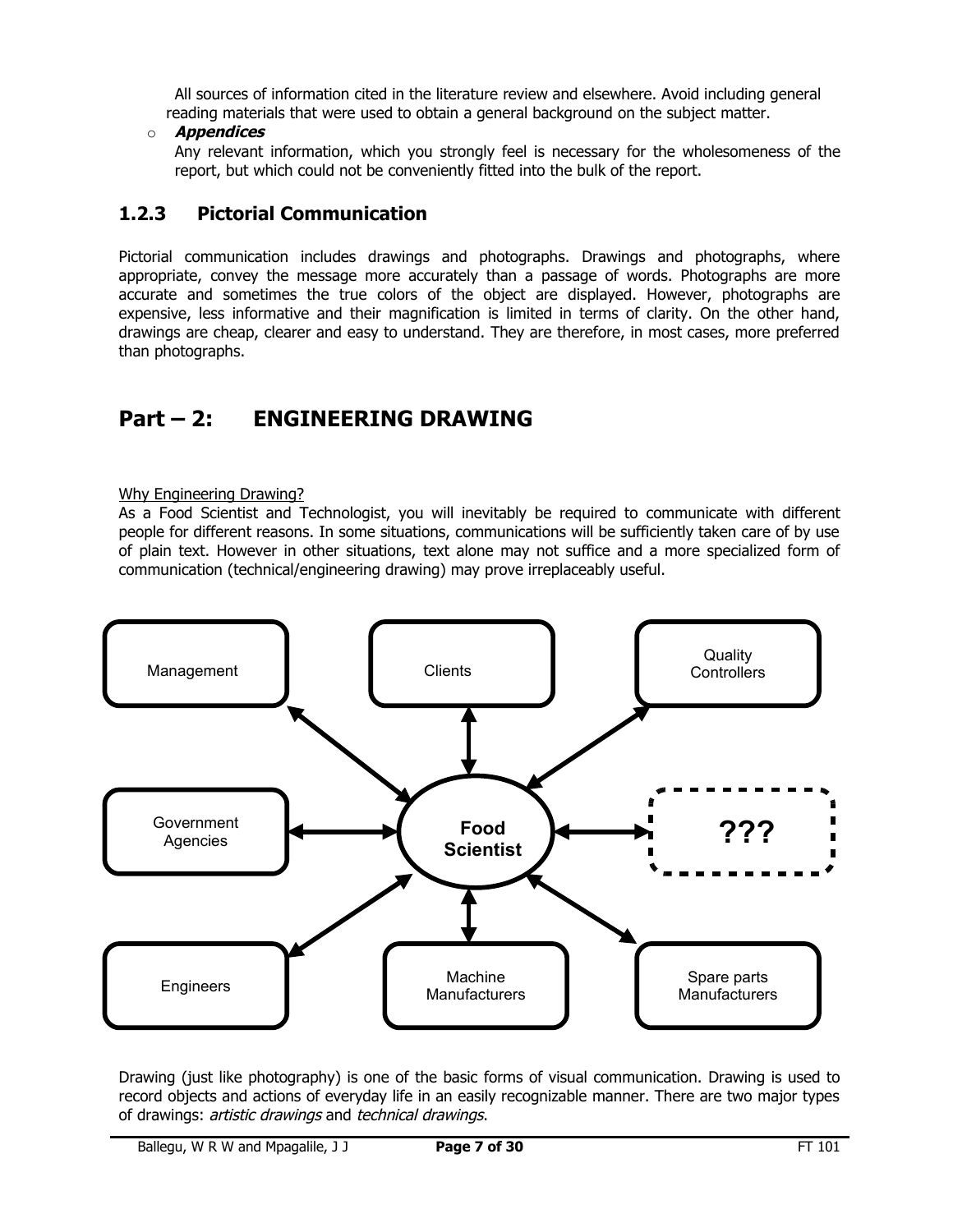## Artistic Drawings

These are a form of freehand representation that makes use of pictures to provide a general impression of the object being drawn. There are no hard rules or standards in the preparation of artistic drawings. They are simply drawn by artists, based more or less on one's talent and skills. Although these drawings are often very attractive, they find very limited use in the world of science.

#### Technical Drawings

These are detailed drawings drawn accurately and precisely. They are pictures that have been prepared with the aid of mathematical instruments in order to record and transmit technical information. They provide an exact and complete description of things that are to be built or manufactured.

- $\circ$  Technical drawings do not portray the objects the way they directly appear to the eye
- $\circ$  They make use of many specialized symbols and conventions in order to transmit technical information clearly and exactly.
- $\circ$  To understand and correctly interpret technical drawings, one needs to acquaint oneself with the fundamentals of technical drawing – hence the purpose of this course.

## **2.1 Presentation of Engineering (Technical) Drawings**

## 2.1.1 Axonometric (Pictorial) Projections

These are drawings in which the object is drawn in three dimensions (3-D), i.e. three sides of the object appear in one drawing. Normally only one drawing is prepared/used.

- o They are used extensively in artistic drawing.
- $\circ$  A three dimensional view (i.e. shows length, width and height of the object simultaneously)
- $\circ$  Provides only a general impression of the shape of the object by allowing the observer to see three of its sides as well as its three overall dimensions
- $\circ$  An exact and complete description of its shape, particularly as applied to its slots on the underside is lacking.

Two standards are currently used for axonometric projections: *diametric projection* and *isometric* projection.

#### Dimetric Projection

In diametric projection, all dimensions along two axes are drawn to TRUE SIZE. The dimensions along the third axis are HALVED. This projection is preferred when one view of the object is to be emphasized than the other two views (i.e. when that one view is of more interest than the other views).



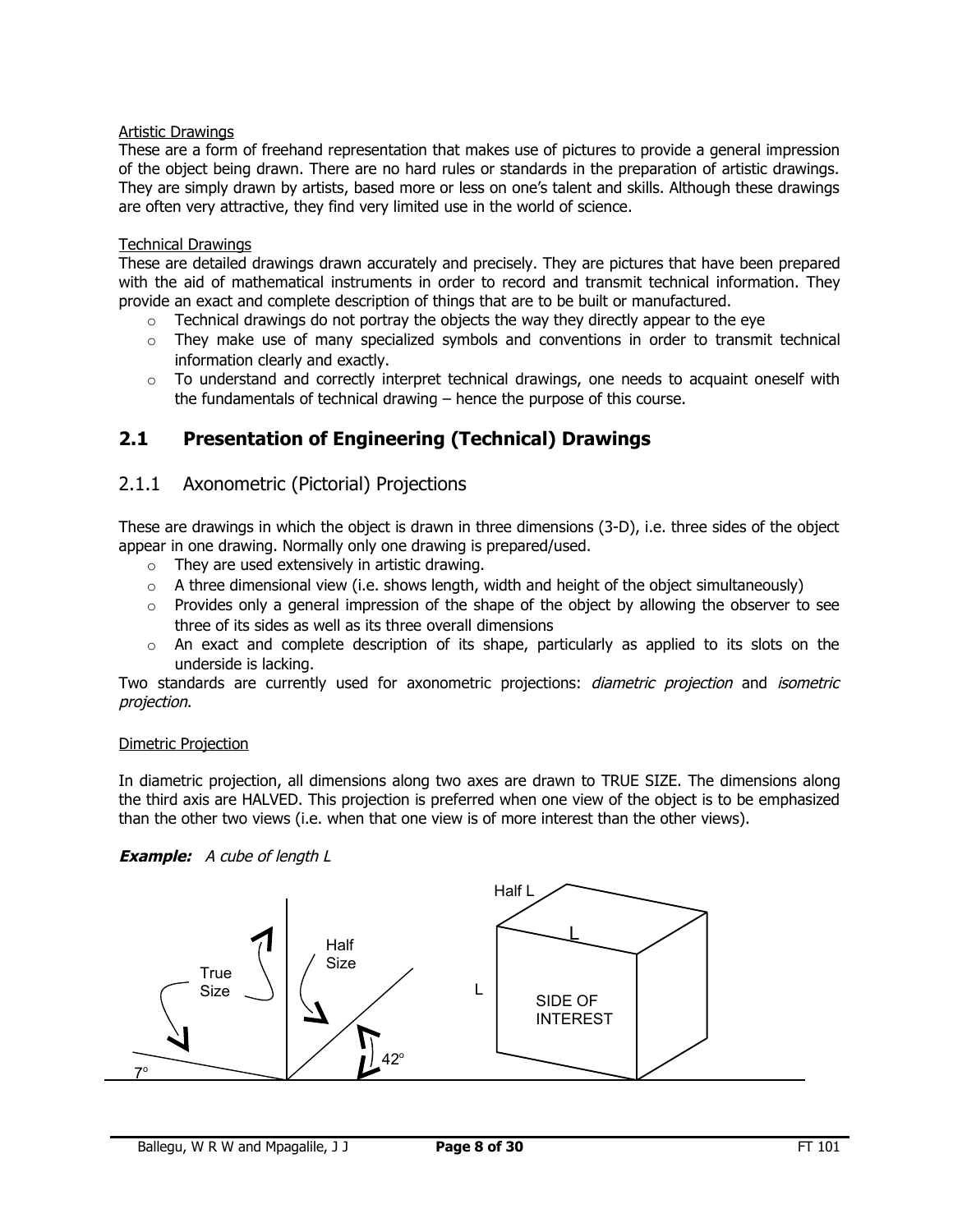#### Isometric Projection

In isometric projection, all dimensions along all the three axes are drawn to TRUE SIZE. Isometric projection is preferred when the three views of the object are of equal importance for accurate presentation of the object.

#### **Example:** Cube of length L



## 2.1.2 Orthographic Projections

To present an object in a unique way, generally more views (and sometimes sections) are required. In orthographic projection, the views are seen in directions that make right angles (i.e.  $90^{\circ}$ ) with each other. The number of views needed should be sufficient to represent the object completely and conveniently, but it should be kept to the minimum. For most purposes, three views are usually sufficient.

- $\circ$  Engineering (Technical) drawings usually utilize orthographic views (OV) rather than pictorial views
- $\circ$  Orthographic (OV) help to record the shapes of objects exactly and completely
- $\circ$  OV is a two-dimensional (2-D) drawing. It shows only one side of an object and two of its overall dimensions
- $\circ$  A minimum of two OV is required to show the three dimensions of any object and therefore to describe its shape completely

Some features of the object that do not directly appear on viewing the object from any specific direction (known as *hidden details*) are shown on the drawing as dotted lines.

#### Naming of Views

In orthographic projection, three views are normally drawn. The three chosen views may be any of the six hypothetical faces of the object. These views are named as shown below.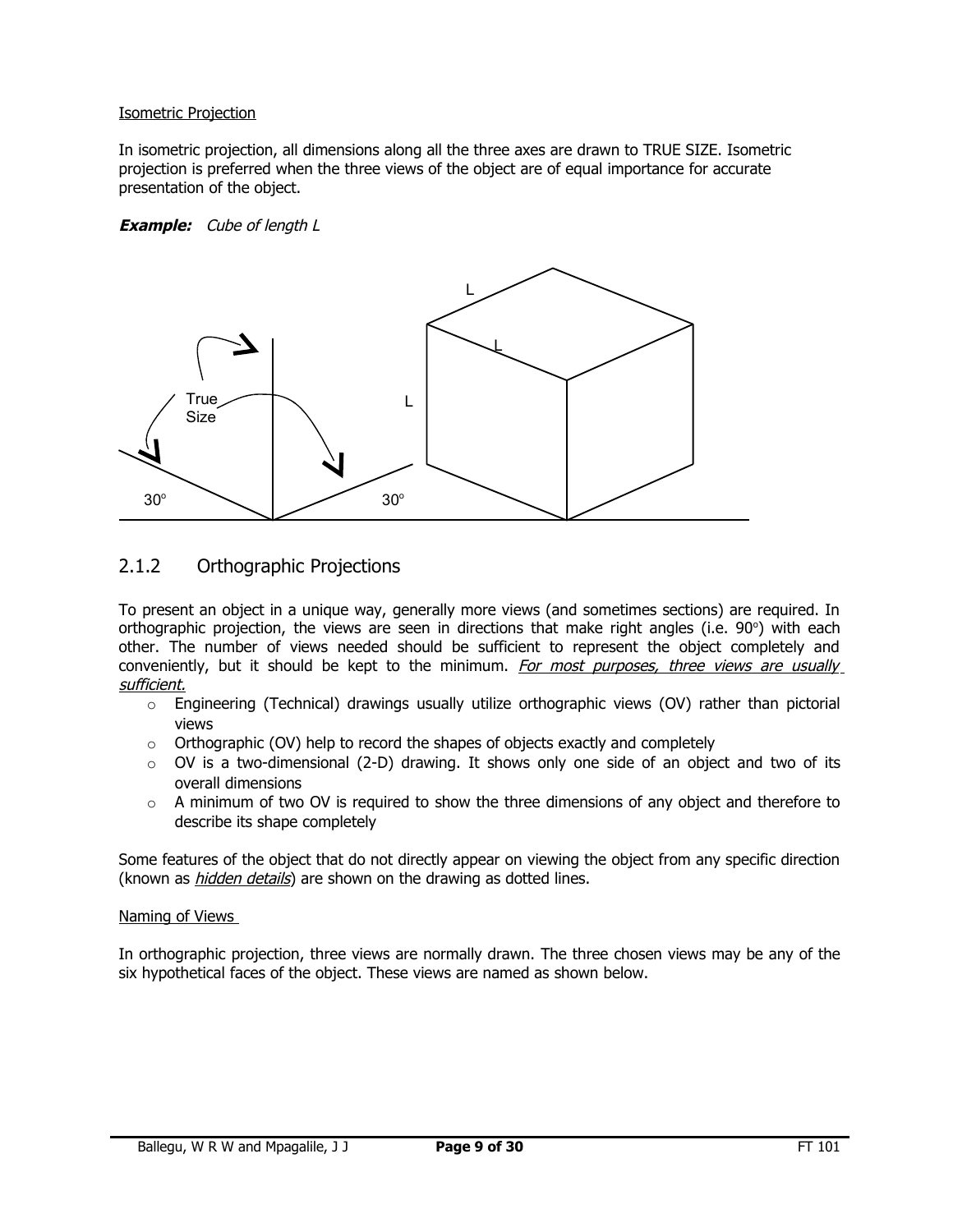

The Front View (ABCD) – abbreviated as FV, is that view of utmost importance in representing the object (normally the most complicated of all the views) as seen when the object is placed directly in front of the viewer. This view generally serves to represent the object (e.g. a work piece) in the most common position in which it is used. It is normally the first view to be drawn – other views following thereafter. The Rear View – RV (EFGH) is directly opposite the FV at the back of the object. The Right Hand Side View – RHSV (BFGC) and the Left Hand Side View – LHSV (AEHD) appear on the right and left sides of the object, respectively. The Top (ABFE) and Bottom (DCGH) Views are at the top and bottom sides of the FV. As you must have noted, these six views are at right angles to one another.

#### Standard Orthographic Projections

Two standards are commonly in use in orthographic projection of drawings; the *First Angle Projection* (European projection) and the Third Angle Projection (American projection). It should be noted that corresponding views are identical in both methods of projection except for their relative positions on the drawing paper.



In here, the front view (A) is the basis (reference) and the other views are drawn as 'shadows' of that view. That is, the left hand side view for instance is drawn on the right side of the front view. Similarly the top view (plan) is drawn at the bottom of the front view, etc.

The Third Angle Projection

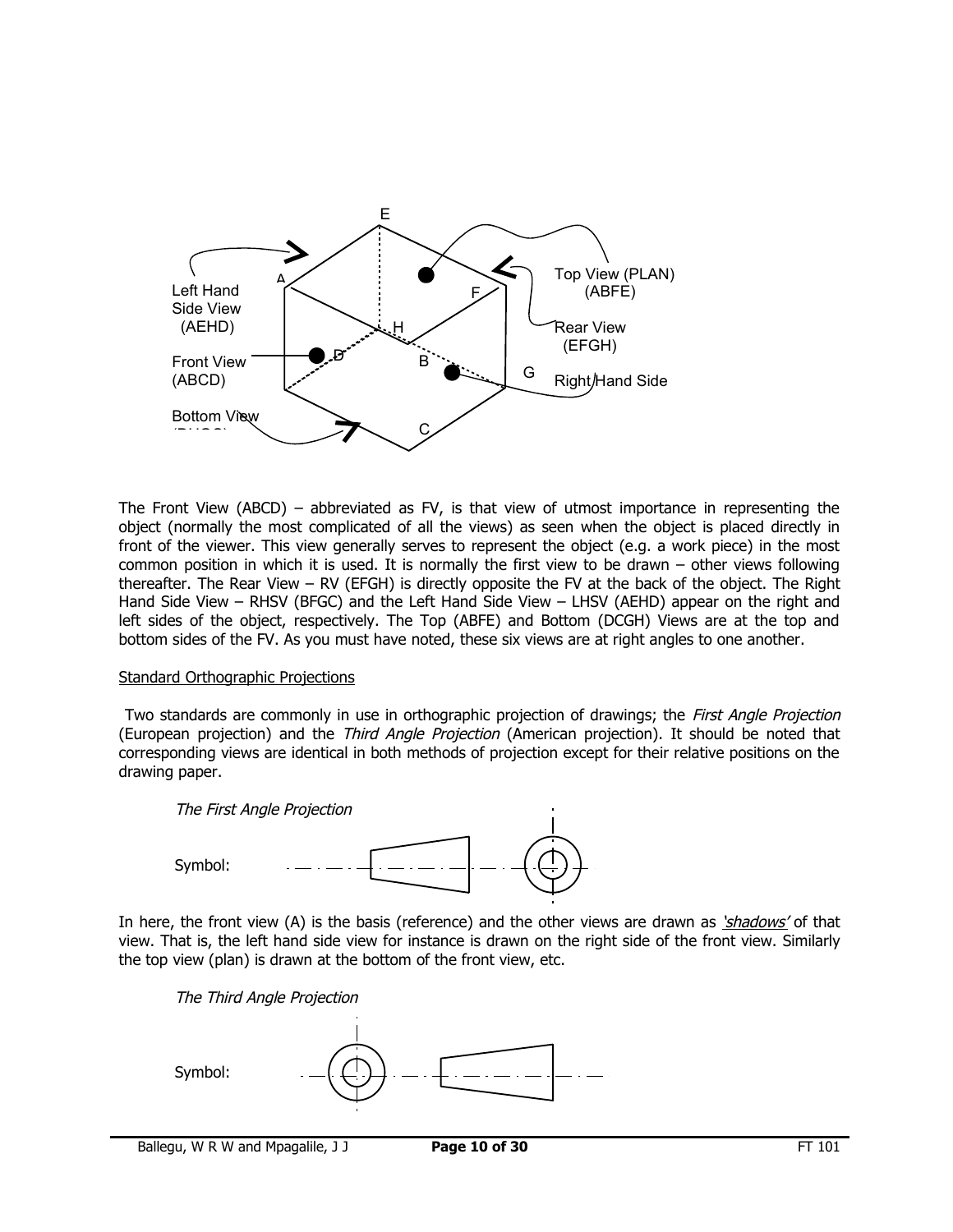In here, the front view is the basis (just as before) but the other views are drawn as 'reflections' of that view. The left hand side view is drawn on the left hand side of the front view. Similarly, the top view (plan) is drawn at the top of the front view.

**Example:** The Front View (FV), Left Hand Side View (LHSV) and Top View (PLAN) of the given object



#### **SOLUTION – I**

First Angle Projection





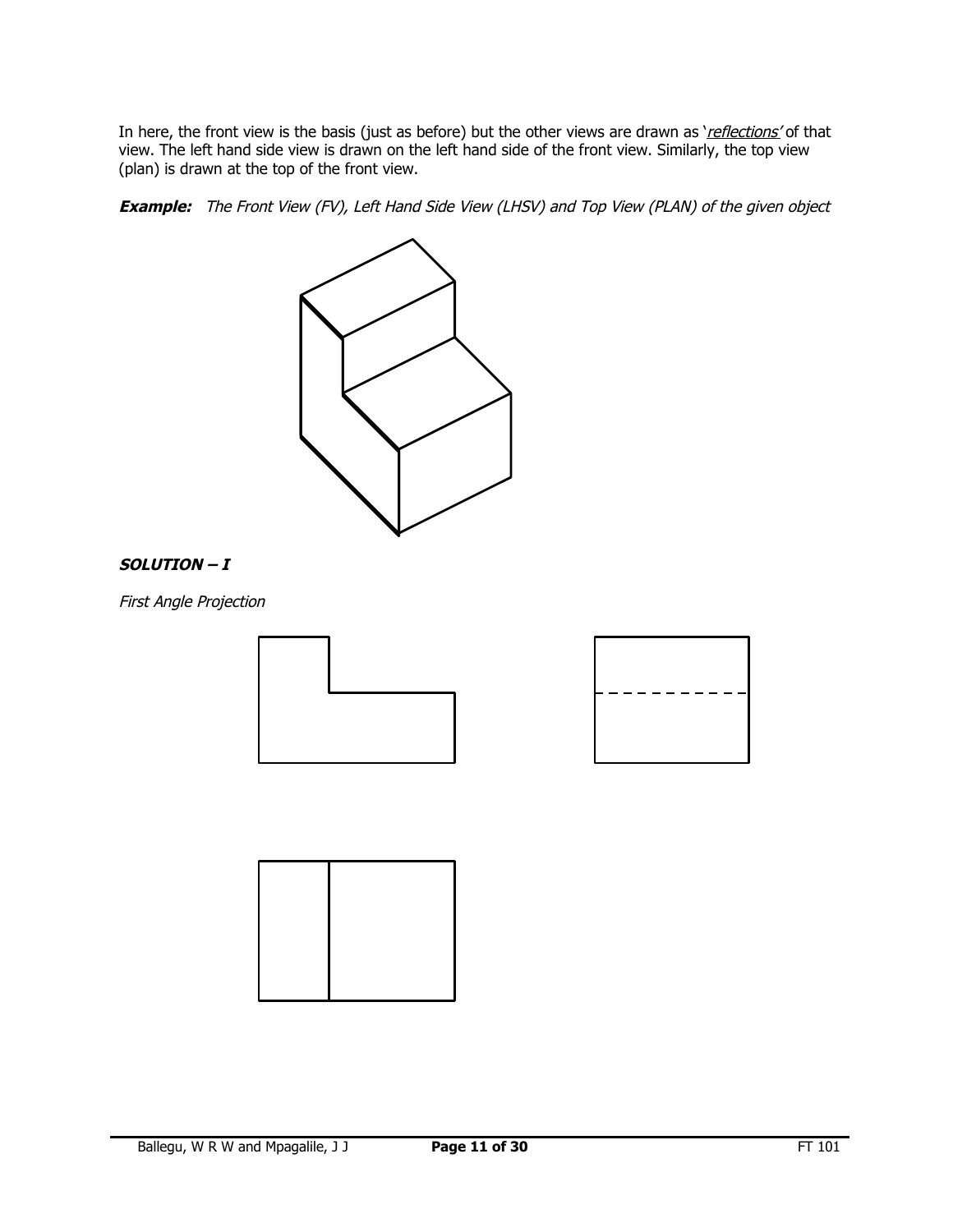## **SOLUTION – II**

Third Angle Projection





## **2.2 Standards**

Engineering drawings, being one of the many forms of technical communication, have to fulfill some accepted standards. There are various national, multinational and international standards, but the current trend in most countries is to adhere (adopt) the ISO standards. Thus for the purpose of this course, we will adhere to the ISO standards.

## 2.2.1 Paper Sizes and Folding

The ISO most recommended paper sizes for technical drawings are known as **A-FORMATS**. Other series, like the B-Series, are of lesser importance. In the A-Format series, the largest size is A0. The size of an A1 paper is half the size of A0 while A2 is half the size of A1 and so forth. Note that a higher order paper size (which is always smaller in size) is obtained by simply halving the preceding size along its longer side. For technical drawings A4 is considered to be the smallest paper size. Smaller-sized A-Format papers (i.e. A5, A6, etc) are very rarely used for technical drawings.

| <b>Format</b>  | <b>Sheet</b><br>Cut | NOTES: |
|----------------|---------------------|--------|
|                | (mm)                | (i)    |
| A0             | 841 X 1189          |        |
| A1             | 594 X 841           |        |
| A2             | 420 X 594           |        |
| A3             | 297 X 420           |        |
| A <sub>4</sub> | 210 X 297           |        |
|                |                     |        |

#### The A-Format Paper Sizes

(i) When a format smaller than A4 is needed, it is obtained by simply halving A\$ along its longer side. For instance A5 has 210-mm as its longer side and  $(297/2 = 148$ mm) as its shorter side.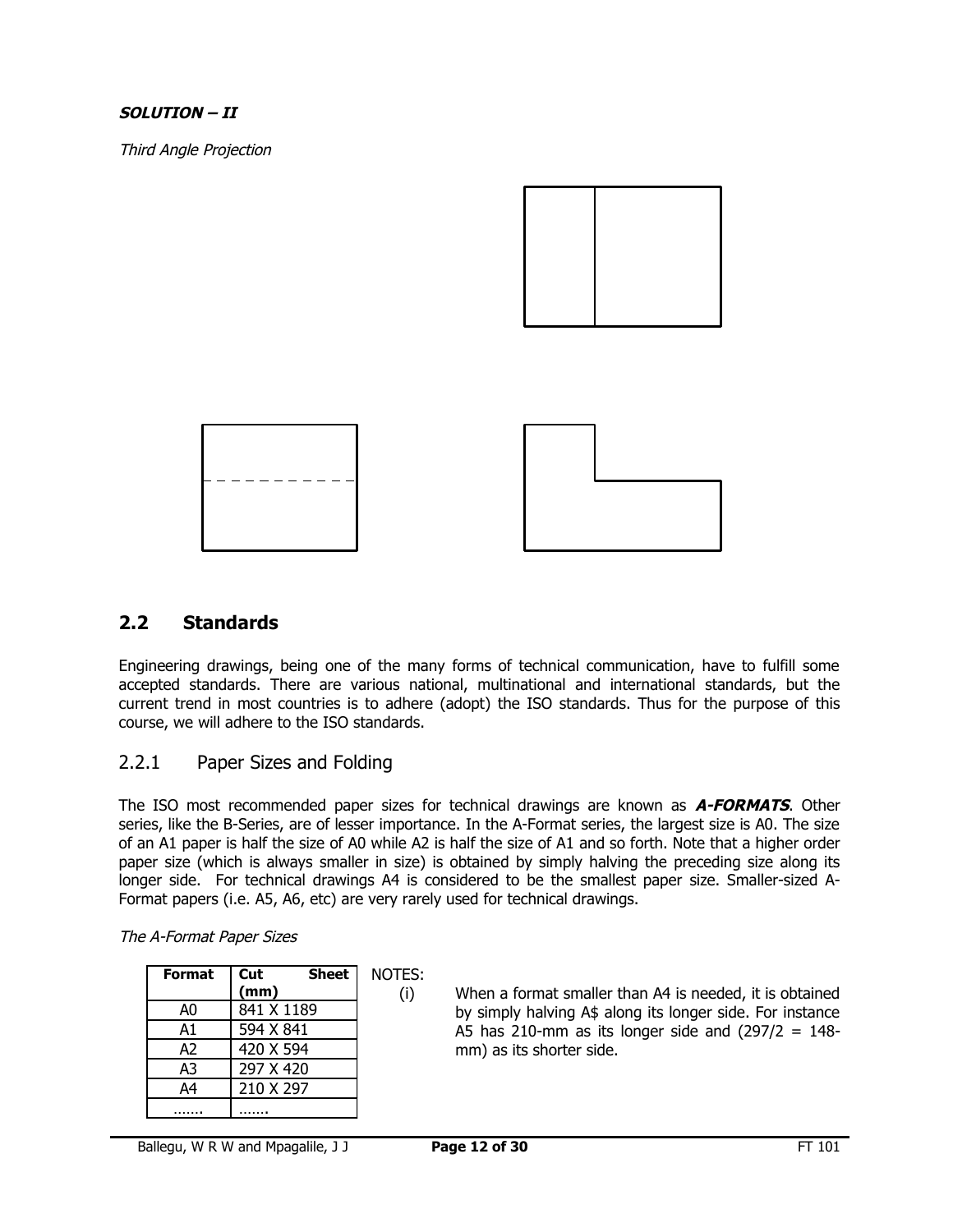(ii) Format A4 is exclusively used in an upright position. The other formats (which are lager in size than A4) may be used in an upright position or horizontal position.

## Folding

Only format A4 is convenient for filling. Other formats (larger in size) exceed the size of the file and thus must be folded before filing. Drawings which that do not need fastening are fold in a logical way to give an A4 size. However, for those drawings that must be fastened, they must be fold in a standardized way as follows.



## 2.2.2 Scales

The objects we encounter in our day-to-day life are usually either too large or too small to be drawn to their true size. For instance a car or a building can be drawn to its true size if, and only if, we use a piece of paper that is large enough to accommodate the true dimensions of that car or building. But as we have noted above, the largest size of paper (under ISO standard) is A0 (841-mm X 1189-mm), which is a lot smaller than these objects. The discrepancy between the actual sizes of objects and the size of the papers we use for drawing necessitates us to prepare drawings that are either smaller or bigger in size than the actual objects. This is only possible through the use of *scales*.

- $\circ$  A scale is simply the ratio of the linear dimension appearing on the drawing compared to the corresponding linear dimension on the object
- o A scale has no units as it is simply a ratio (i.e. **dimension on drawing : dimension on object**)
- o Scales are used either for enlargements or reductions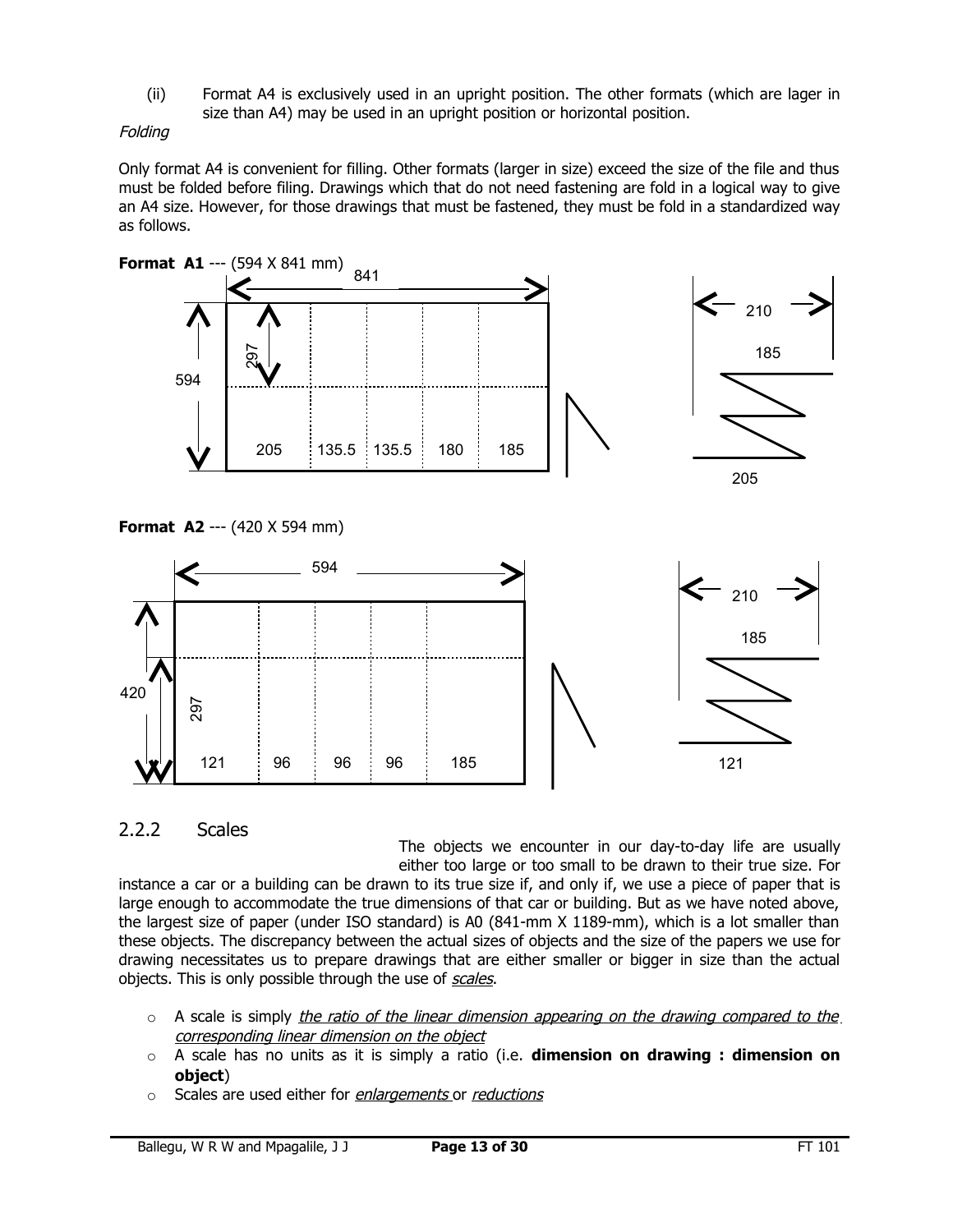The recommended scales in Engineering Drawing are

| True Size              | 1:1         |             |               |
|------------------------|-------------|-------------|---------------|
| Scales for Reduction   | 1:2<br>1:20 | 1:5<br>1:50 | 1:10<br>1:100 |
|                        | 1:200       | 1:500       | 1:1000        |
| Scales for Enlargement | 2:1<br>20:1 | 5:1<br>50:1 | 10:1<br>100:1 |
|                        | 200:1       | 500:1       | 1000:1        |

The scale of 1:1 (read as one-to-one) implies the object has been drawn to true size. A scale of say 2:1 (read as two-to-one) implies that the object has been enlarged twice its true size. A scale of 1:2 (read as one-to-two) implies that the object has been reduced to its half size, etc.

## 2.2.3 Lines and Lettering

Lines

In Engineering Drawing, we make use of different lines and line styles to convey the desired message. These lines differ in (i) thickness and (ii) style. Typical uses of these lines are summarized below.

|                                     |                                                                                                                                                                                                                                                                                                | <b>Recommended</b><br>line thickness [mm] |       |  |
|-------------------------------------|------------------------------------------------------------------------------------------------------------------------------------------------------------------------------------------------------------------------------------------------------------------------------------------------|-------------------------------------------|-------|--|
| <b>Type of Line and Designation</b> | <b>Applications</b>                                                                                                                                                                                                                                                                            | <b>PAPER SIZE</b>                         |       |  |
|                                     |                                                                                                                                                                                                                                                                                                | A4/A3/A2                                  | A1/A0 |  |
| А:<br>A continuous thick line       | 1. Object line                                                                                                                                                                                                                                                                                 | 0.5                                       | 0.7   |  |
| B:<br>A continuous thin line        | Dimensioning line<br>1.<br>Projection or extension lines<br>2.<br>(used to project points from one view to<br>another)<br>3.<br>Hatching<br>Outlines of adjacent parts<br>4.<br>Outline of revolved views<br>5.<br>0r<br>revolved sections<br>6. Leaders for notes<br>7.<br>Imaginary outlines | 0.25                                      | 0.35  |  |
| C:<br>A continuous wavy line        | 1. Break line of part views and part<br>sections when break lines are not<br>center lines                                                                                                                                                                                                      | 0.25                                      | 0.35  |  |
| D:<br>A short thin dashes           | 1. Non-visible outline (hidden)<br>$(3 - 4$ -mm strokes, $1 - 2$ -mm spaces)                                                                                                                                                                                                                   | 0.25                                      | 0.35  |  |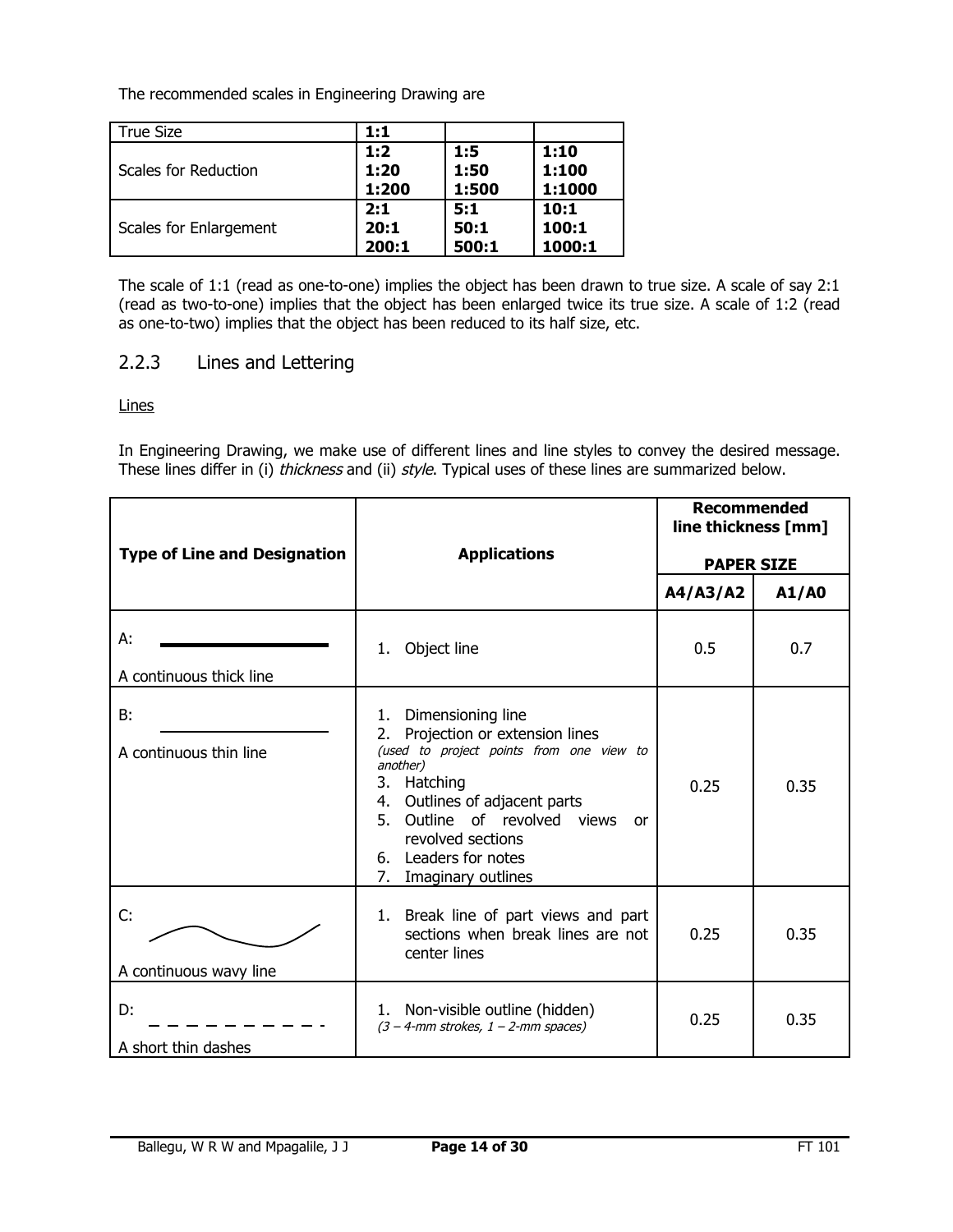| E:<br>A thin chain line                                 | Center lines and pitch circles<br>1.<br>path lines for indicating movement<br>2.<br>and/or extreme positions<br>oulines positioned in front of a<br>3.<br>section<br>Folding edges in developments<br>4. | 0.25     | 0.35     |
|---------------------------------------------------------|----------------------------------------------------------------------------------------------------------------------------------------------------------------------------------------------------------|----------|----------|
| F:<br>thin chain<br>line with thick<br>A<br>extremities | Cutting or viewing planes<br>1.                                                                                                                                                                          | 0.5/0.25 | 0.7/0.35 |
| G:<br>A thick chain line                                | of<br>surfaces<br>indication<br>with<br>different<br>supplementary<br>or<br>treatments                                                                                                                   | 0.5      | 0.7      |

Hidden Lines

• Each end of a hidden line should touch the object line

| <b>YES</b> | <b>YES</b> | NO |
|------------|------------|----|
|            |            |    |

• A hidden line should not touch an object line if it is an extension of the surface the object line represents





• The strokes of parallel hidden lines that are relatively close together should be staggered

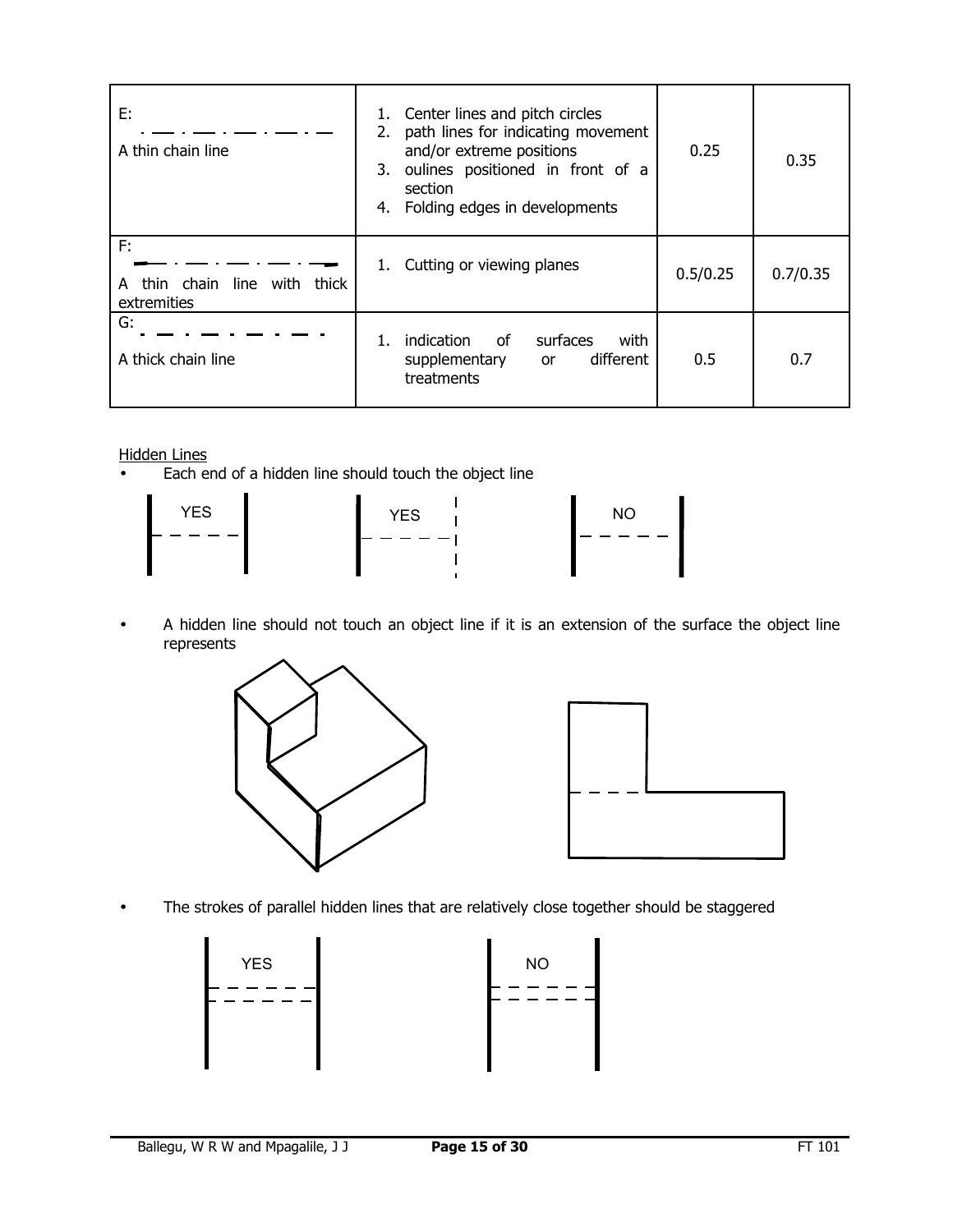• Corners of hidden lines should be solid



## **Lettering**

Lettering used in engineering drawing is referred to as a **Single Stroke, Commercial Gothic**. The main advantage of this font is that it is easy to read. This makes the information on engineering drawing easy to understand. The letters can be made either freehand or by use of lettering devices. The general construction of vertical gothic letters and numerals is shown below (next page).

Hints on Lettering

- To save time, use a guide lining device
- The recommended height of lettering is 3-mm
- During initial learning period, make a point of concentrating on hand control
- Endeavor to make your hand do what you want it to do and not otherwise. Remember your fingers are not used to such movements, so they have to be trained until hand control becomes effortless
- Do not guess at the construction of letters and numerals. Use the sample letter
- Make letters and numerals as wide as they are high with individual letters of a word almost touching
- Spacing between words is a matter of judgment and tends to improve with practice
- Lines of lettering should be spaced the same distance apart
- Do not attempt to erase guide lines after lettering has been completed

|   | B | $C$ | D           | E I      | $\blacksquare$ F $\blacksquare$ | G   | $H$          |              | $I$ $J$ $K$ |                          |              | M |
|---|---|-----|-------------|----------|---------------------------------|-----|--------------|--------------|-------------|--------------------------|--------------|---|
| a | b |     |             | e        |                                 | a   | $\mathsf{h}$ |              |             | $\mathbf k$              |              | m |
| N | 0 | P   | $\mathbf 0$ | R        | $\mathbf S$                     | $T$ | $\mathbf U$  | $\mathbf{V}$ | <b>W</b>    | $\mathbf{X}$             | $\mathbf{Y}$ |   |
| n |   |     | a           |          | S                               |     | u            | V            | W           | $\overline{\phantom{a}}$ |              |   |
|   |   |     | 2           | $\Delta$ | 5                               | 6   |              | 8            |             |                          |              |   |

**Font:** Square721 BT **Font Size:** 15

## 2.2.4 Title Blocks and Parts Lists

## Title Block

In every engineering drawing, a Title Block is included at the bottom right-hand corner. The Title Blocks are locally standardized but should be designed in such a way that it can be easily understood. The information needed in any standard Title Block is normally:

- o Name of the Firm/School/College
- o Name of the Object (Work piece)
- $\circ$  Number of the drawing (particularly useful for reference where more than one drawing are concerned --- typically in assembly drawings)
- o Format of the paper used (paper size)
- o Scale used
- o Dimensioning unit (usually millimeters --- mm)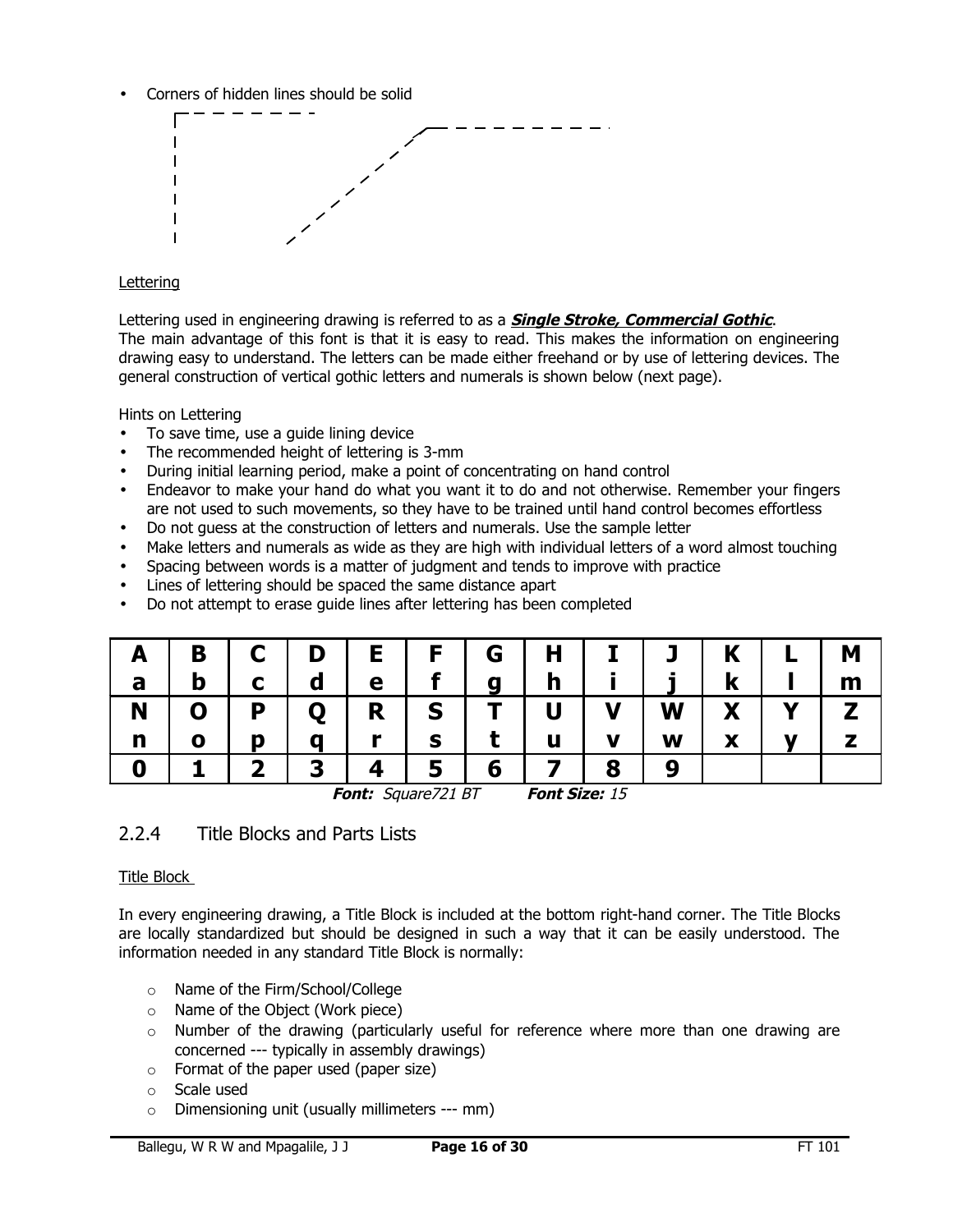- o Symbol for the method of projection used
- $\circ$  Date when the drawing was finished
- $\circ$  Name of the draftsman (draughtsman) --- e.g. student name if it is a normal class exercise
- o Name of the person who checked the drawing
- o Remarks

The Title Block used at the then Faculty of Engineering (University of Dar es Salaam) is shown below. For the purpose of this course, we will adopt the same.



#### Parts List

The Parts List is an essential component in any assembly drawing. It is usually drawn on top of the Title Block. The Parts Lists usually have the same width as the Title Block, i.e. 180-mm. The height depends on the number of items to be included. The following information is usually included in the Parts List;

- o A --- Part reference number
- $\circ$  B --- Name of the part
- o C --- Number of parts required in an assembly
- o D --- Material used to manufacture the part
- o E --- Indication of standard or dimension
- $\circ$  F --- Drawing number

| A)                    | 'B`          |                     | (D              | Έ                             |                       |
|-----------------------|--------------|---------------------|-----------------|-------------------------------|-----------------------|
| REF.<br><b>NUMBER</b> | NAME OF PART | NO.<br><b>REQ'D</b> | <b>MATERIAL</b> | STANDARD/<br><b>DIMENSION</b> | DRW.<br><b>NUMBER</b> |
|                       | 48           |                     |                 | 32                            | 32                    |
| A <sub>6</sub>        |              |                     |                 |                               |                       |
|                       |              | 180                 |                 |                               |                       |

## **2.3 Preparing Engineering Drawings**

Usually engineering drawings (of real life objects) are prepared in three stages; sketches, handdrafts and detail drawings. This sequence is not very binding but most workers find it very useful to work in that order.

## 2.3.1 Sketches

Sketching is almost always the first step in the preparation of Engineering Drawings (ED). The work piece (object) is carefully studied and all the necessary dimensions are measured. The views that are necessary to completely describe the object are very roughly drawn (free hand). All dimensions are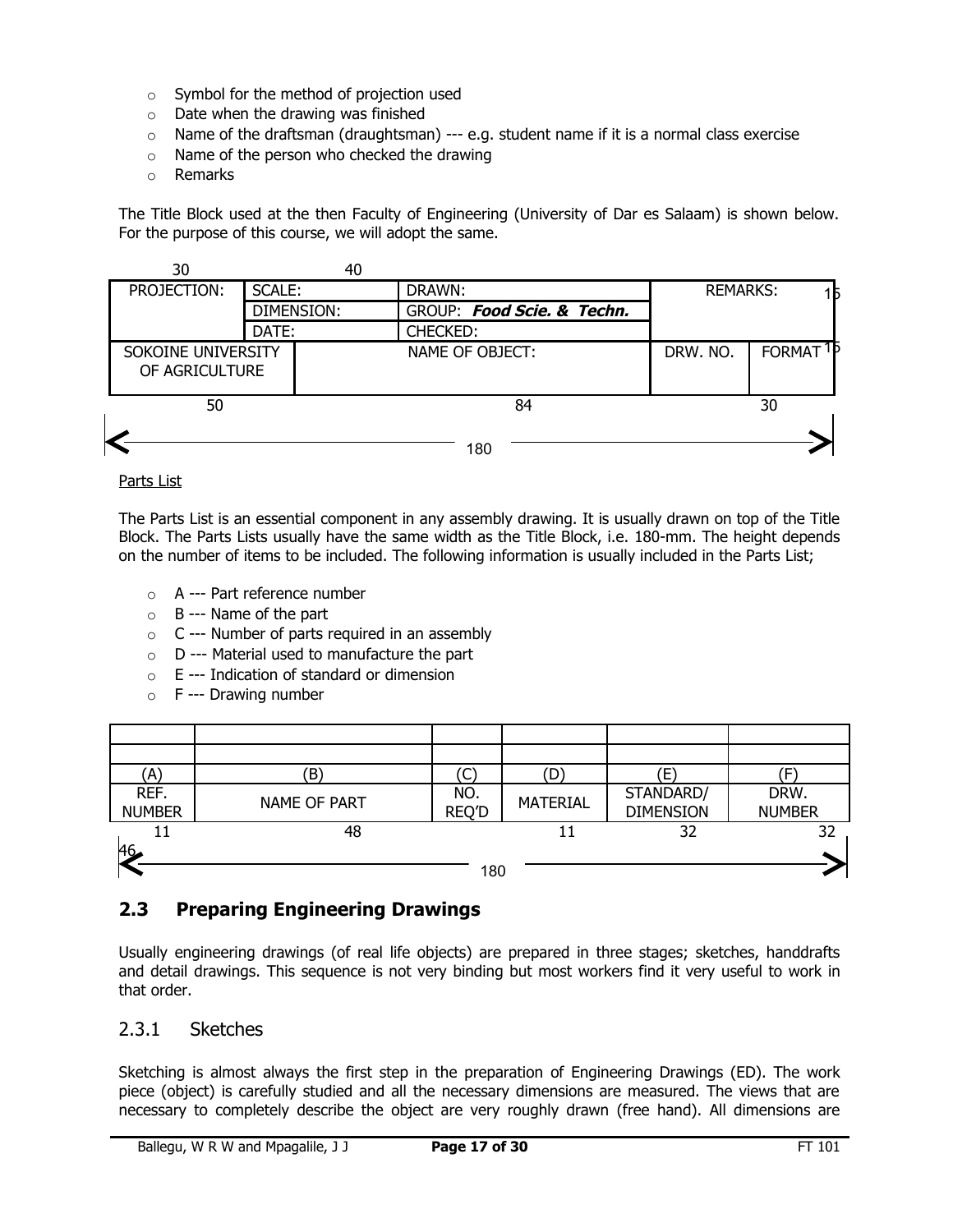indicated on the sketch as deemed necessary. In most situations, axonometric views of the object are drawn. Sketches are never submitted anywhere. They are just drawn to assist you at a later time when preparing standard drawings. That is, the only purpose of preparing sketches is to enable you to transfer useful information from the spot to a convenient place where you can actually prepare acceptable EDs. For this reason, there are no hard rules or general guidelines with respect to sketches. Nevertheless, sketches should be drawn accurately so that they may prove useful at a later stage.

## 2.3.2 Hand Drafts

Hand Drafts are actually proper ED drawn free hand. The similarity between a sketch and a hand draft is that they are both drawn free hand. But unlike sketches, hand drafts are drawn following all the rules and guidelines governing EDs. Hand drafts are drawn roughly to scale and all the necessary dimensions are indicated. Only those views, which are necessary to completely describe the object, are presented. The hand draft is then given to the draftsman who "copies" the same into a proper ED. This ensures that the draftsman produces an ED in exactly the same way as you want it to appear. In short, a hand draft saves you time and effort that you will otherwise need to prepare a proper ED, hence enabling you to leave the later exercise to a draftsman.



## 2.3.3 Detail (Working) Drawings

Detail drawings (also known as working drawings) are EDs presenting single items (object/machine component/work piece etc). They are meant to enable the person in a workshop to produce (by machining/casting/forging/fabricating etc) the desired item. Such details as dimensional tolerances, surface finish, special treatments, material to be used for the component etc are specified. The number of views to be presented depends on the complexity of the item. In many situations, sectional views are included to show hidden details that could not conveniently and explicitly appear in any external view. The scale used for the detail drawing should allow a clear understanding of the drawing (i.e. use enlargements and/or reductions as you find it appropriate). Sometimes just a small portion of the drawing is enlarged to show all the details. Such partial enlargements are normally included in the same drawing. When the item is drawn much enlarged, it is recommended to add a picture (drawing) to true size for more information.

## **2.4 Preparing Detail Drawings**

## 2.4.1 Some Basic Instruments and Equipment

Detail Drawings are prepared with the aid of special instruments and/or equipment. It would have been extremely difficult for most people to prepare EDs according to the required standards/specifications without the aid of such instruments. The following are the basic drafting tools worth understanding:

- i) T-Square
	- This is one of the oldest drawing instruments that still finds wide spread use both in the industry and in schools.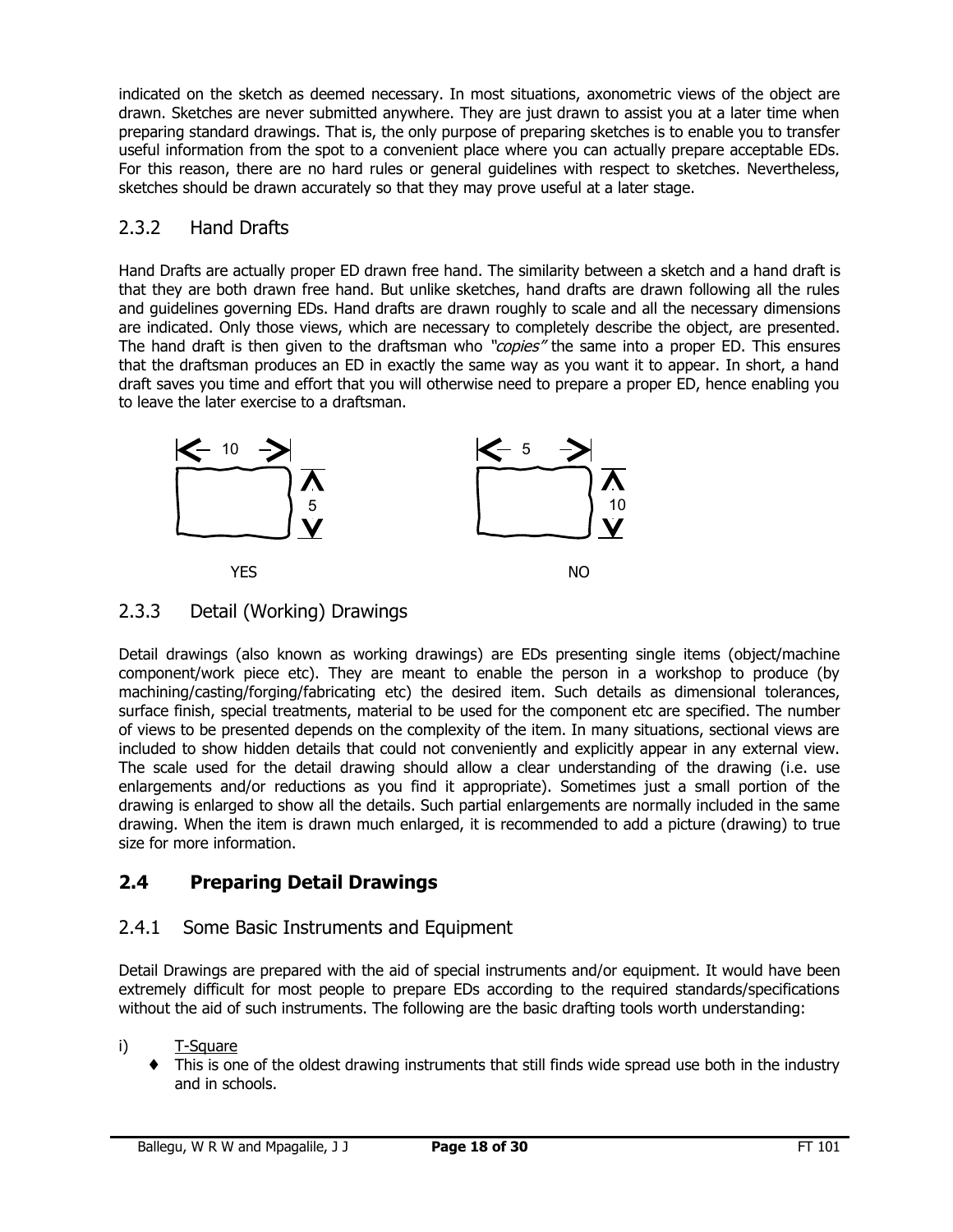- ♦ The size of a T-Square is determined by its blade length. Blade lengths of 60-mm, 90-mm, 120 mm and 150-mm are common.
- ♦ USES: + The T-Square is used primarily as a guide for drawing horizontal parallel lines.
	- + It can also be used when drawing inclined lines, just like any other rule.



- ii) Parallel Rule
	- ♦ This is a straight edge that is permanently mounted on a drawing board or drafting table by means of pulleys and guide ropes.
	- ♦ It enables us to draw horizontal lines quite fast.
- iii) Set Square
	- ♦ Set Squares (SSs) are transparent, triangular-shaped drawing instruments that are used with either a T-Square or parallel rule for drawing vertical or inclined lines.
	- $\blacklozenge$  SSs contain angles most commonly used in technical drawing, i.e. 30°, 45°, 60° and 90°.
	- ♦ The height/length of SSs is typically 15-cm, 20-cm, and 25-cm.



- iv) Drafting Machine
	- This is a machine/device with two scales set at right angles to one another.
	- ♦ It can be moved easily and quickly to any location on the drawing surface.
	- ♦ The edges of the scale are used for measuring as well as for drawing.



- v) Rule Scale
	- ♦ This is a measuring instrument and should not be used to draw line
	- They are available in flat and triangular styles. The triangular style is more common in schools
	- They can be used to prepare drawings to: full scale (true size, reduced scale and enlarged scale
- vi) Wooden Pencil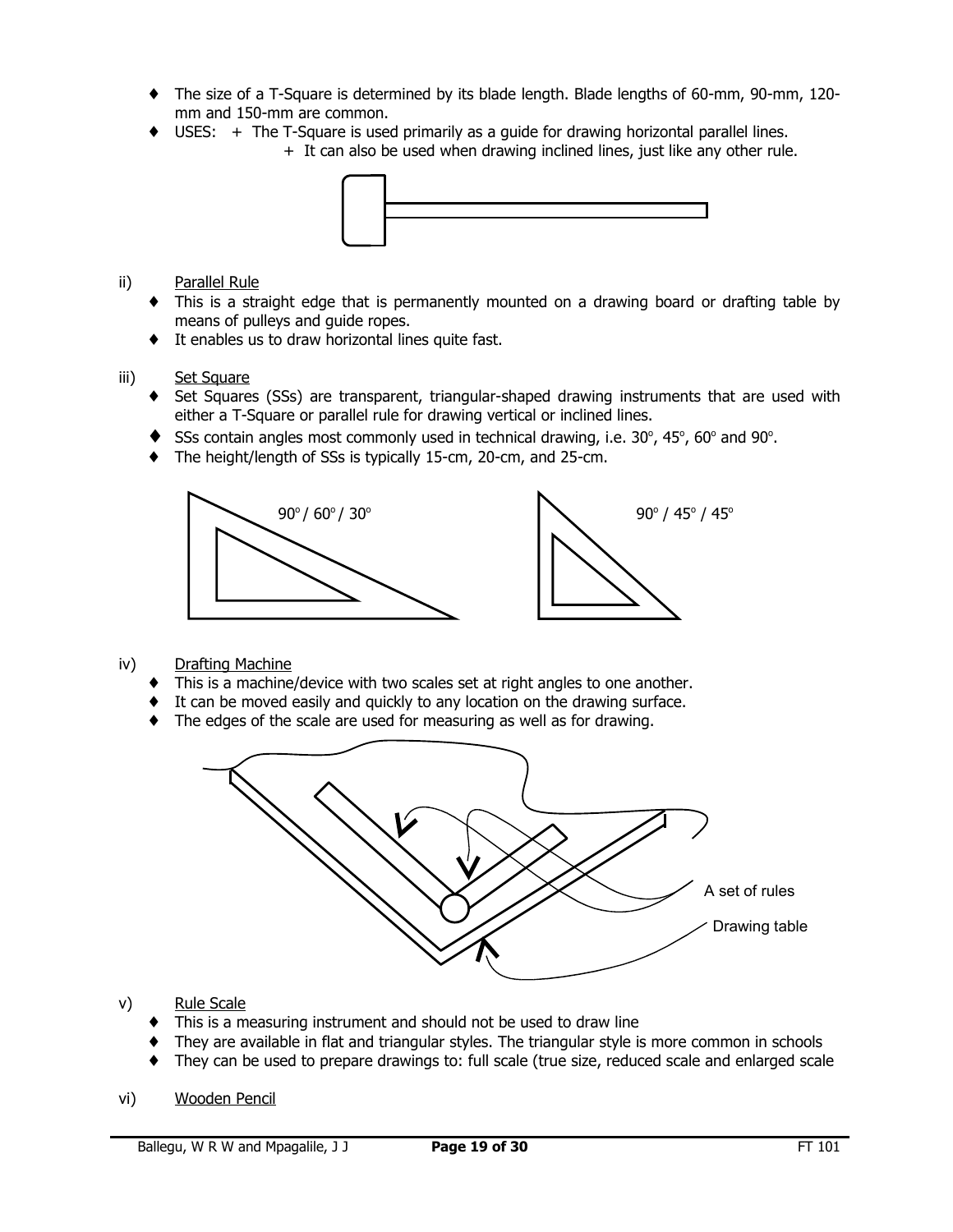- Pencils in general (including wooden pencils) are graded depending on the degree of hardness. They include;
	- + hard range (e.g. hard black --- HB) which are used for accurate layout work
	- + medium range --- for general drawing and sketching
	- + soft range --- used exclusively for art work
- vii) Mechanical Drawing Pencils
	- These are simple, efficient drawing aids that consist of an outer and gripping housing which hold the lead.
	- ♦ Only the lead wears out while the housing remains intact
	- ♦ For the same housing, you may use leads of different hardness depending on the duty at hand
- viii) Erasing Shield
	- ♦ This is a very thin plastic (or metal) instrument that has a number of holes of various shapes and sizes on it
	- ♦ The shield permits erasure to be made within confined areas of a drawing, other information remaining in place

## 2.4.2 General Guidelines

#### Spacing of Views

Spacing of views on the drawing paper is extremely important. The general appearance of the drawing is significantly affected if the different views are poorly spaced. Spacing of views requires us to place the views on the drawing paper such that the spaces between the views and between the views and the limits of the drawing space are roughly equal (horizontally and vertically).



**Steps** 

- 1. Decide on the views to be drawn (i.e. FV, LHSV and TV)
- 2. Determine the extreme dimensions of the different views to be drawn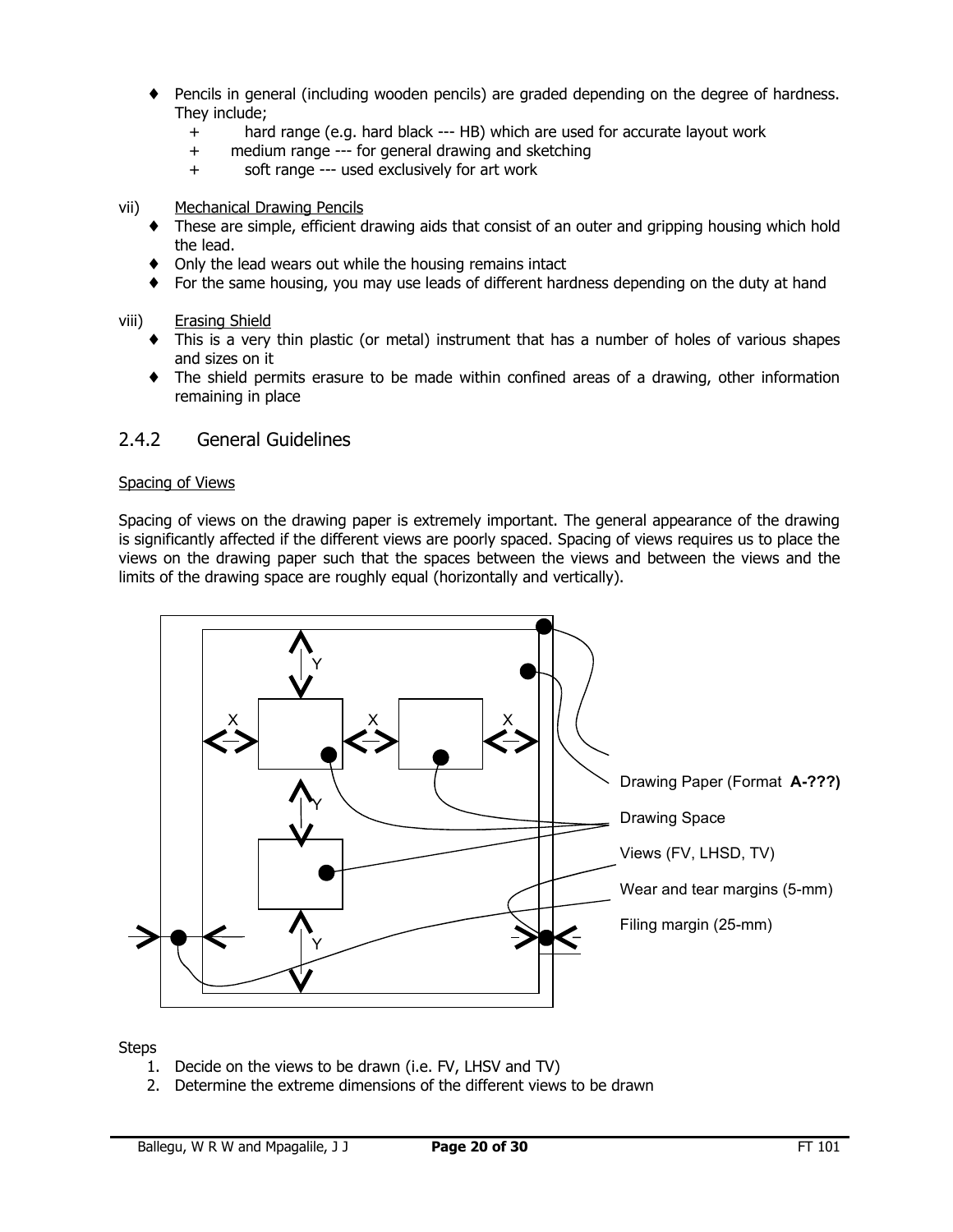- 3. Determine the required space, based on the scale to be used, both along the horizontal and vertical directions
- 4. Divide the "free space" into three equal portions, both horizontally and vertically. This will give you X and Y





Horizontal Free Space = (Horizontal Drawing Space) – (Occupied Space) =  $d - (c + b)$  $X = (Horizontal Free Space)/(Number of Spaces) = {d - (c + b)}/3$ 

#### Projection of Views

As pointed out earlier, for most cases, three views are sufficient to completely define the component (i.e. Front View --- FV, Left Hand side View --- LHSV, and Top View (Plan) --- TV). When drawing these views, one may start with any view. However the common practice is to start with the FV. Once the first view has been correctly drawn, with all the dimensions correctly measured, the second view is drawn much faster by *projecting* (i.e. transforming) most of the dimensions from the first view. The third view is drawn without taking any new measurements. The use of specially designed drawing facilities (e.g. a drawing table, a T-Square, set Squares etc, or drafting machine) simplifies this task.

## **EXAMPLE:**

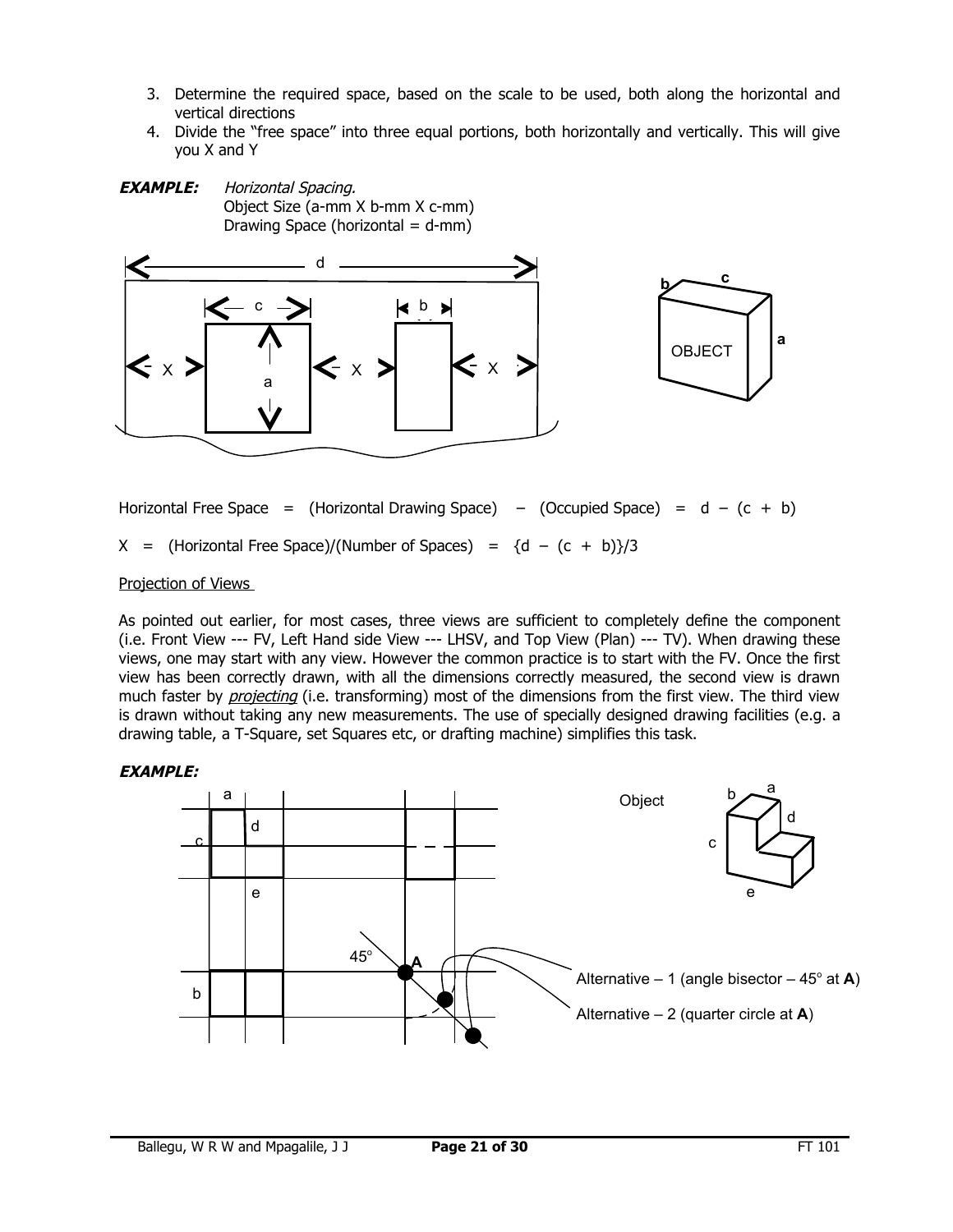## 2.4.3 Sectioning

For complex components with a number of hidden details, external views may not be enough to enable machining of such components. In such cases, sectioning is recommended.

Sectioning is achieved by assuming an imaginary cutting/sectioning plane (or several planes) passing through the detail of interest. The "cut section", as it would appear, is drawn. The position of the cutting plane is indicated by a thin, long chain, line with thick extremities (Line Type F1, pg. 14). This chain line is labeled with capital letters with the direction of viewing indicated by arrows. The capital letters are placed behind the arrows in the direction of viewing. The lay out of sections and the designation/naming of sectional views is the same as for the corresponding ordinary external views.

## General Hints

- Sometimes, only a small portion of the component is sectioned to indicate the feature of interest
- Parts (features) behind the sectioning plane are not shown, except when clarity requires this
- Hatch the solid part of the component that is "cut through" by the sectioning plane. Hatching lines are thin, parallel lines usually drawn at an angle of 45o to the outlines or the center lines of the object. The spacing of these lines depend on the size of the drawing
- Some standard parts/features are usually not sectioned (e.g. shafts, bolts, nuts, rivets, keys, pins, ridges, ribs, etc)
- For symmetrical components/features, only half of the component is sectioned along the line of symmetry
- Sections through two intersecting cutting planes are drawn as if these sections were in one plane

## **EXAMPLE:**







EITHER (Section A-A) OR (Part Section A-A)

## 2.4.4 Dimensioning

To enable productions of machine parts/components, all the relevant dimensions have to appear on the drawing. The practice is that any dimension is shown only once in that view in which it appears more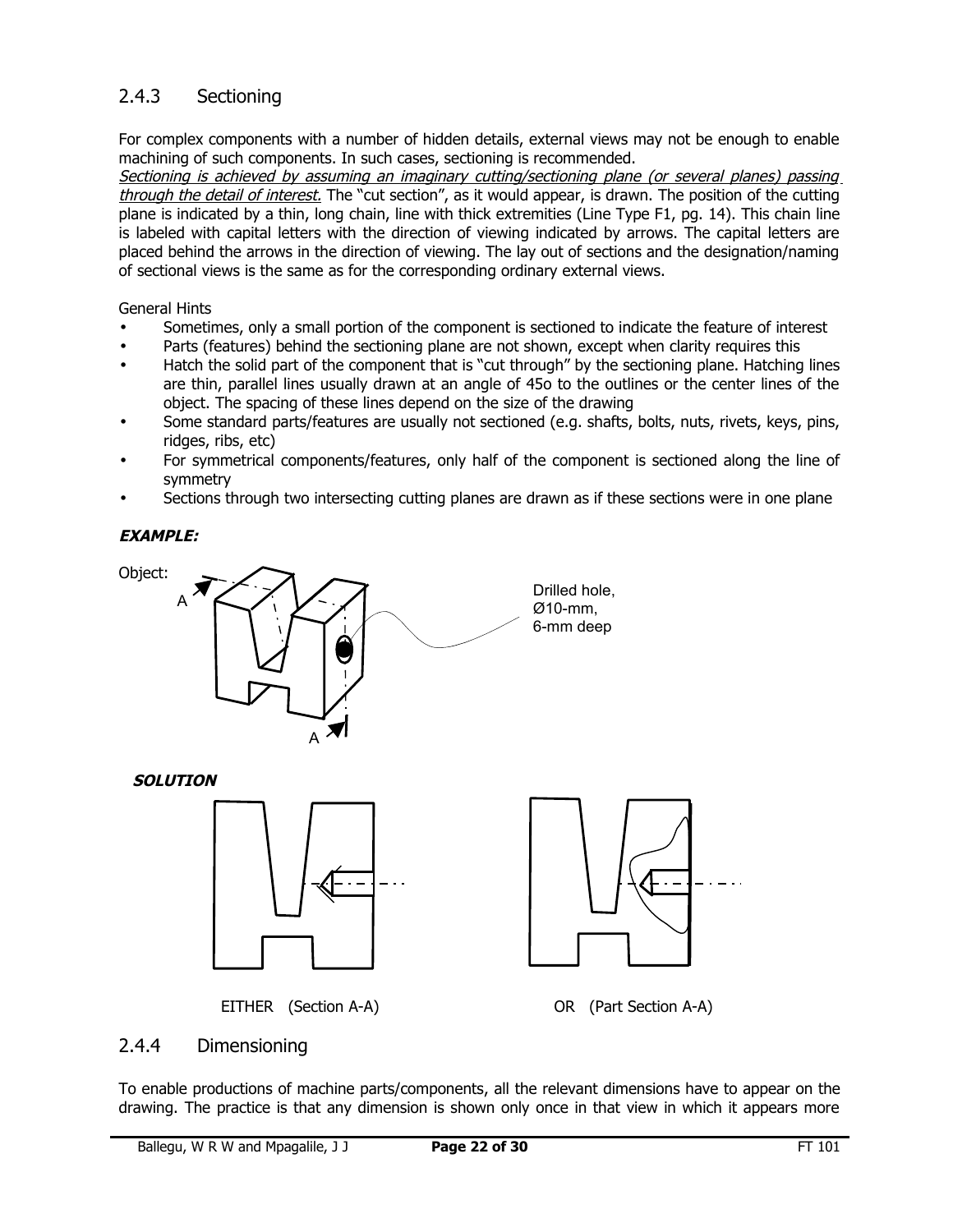explicitly. For this reason, it is not surprising that most of the important dimensions appear in the front view. Repetitions are discouraged unless clarity necessitates this. To keep the drawing clean, it is advised to put all the dimensions outside the drawing, except where and when this is unavoidable.

There are three types of dimensions; Functional Dimensions (FD), Non-Functional Dimensions (NFD) and Auxiliary Dimensions (AD)

#### Functional Dimensions (FDs)

These are dimensions, which directly dictate the functioning of the component. That is a FD is a dimension defined on the basis of the function of the product and the method of locating it in any assembly of which it may form part of, e.g. the diameter of a shaft, the length of a bolt, etc.

#### Non-Functional Dimensions (NFDs)

These are dimensions, which do not directly affect the functioning of the component but have to be specified to enable production of that component, e.g. the size of a bolt head.

#### Auxiliary Dimensions (ADs)

These are dimensions which should not necessarily appear on the drawing but are sometimes included to avoid calculations or when they would provide additional/useful information. ADs are usually written in brackets.





General Hints on Dimensioning

- NOTE that all "rules" on dimensioning are just guidelines. Use common sense depending on circumstances (i.e. there are no strict rules/regulations on dimensioning)
- In metric system, all linear dimensions are considered to be in millimeters
- Show full size dimensions regardless of the scale used in the drawing



• Dimension in a manner that makes it unnecessary to calculate any required size information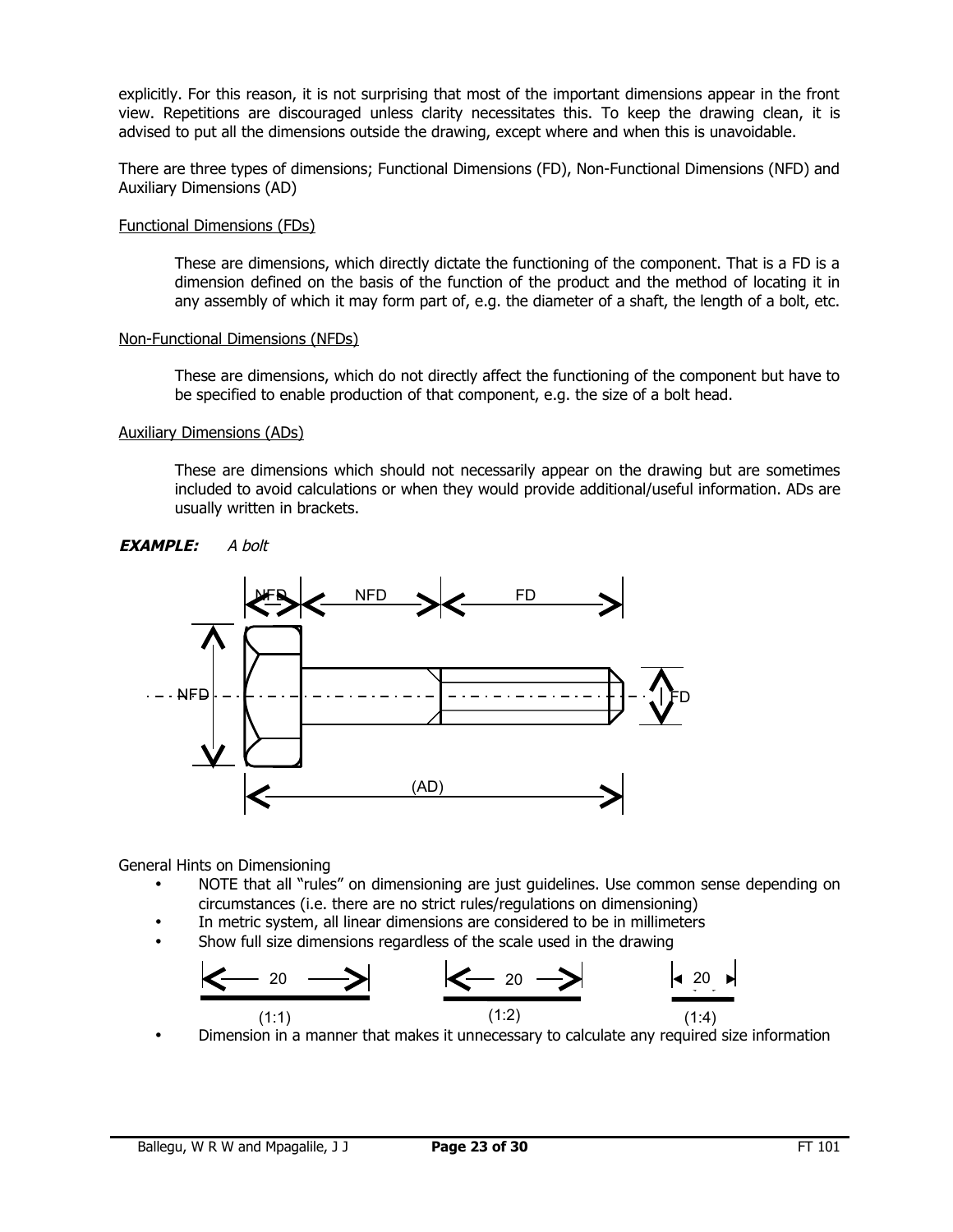

• For any feature, place the dimensions where the feature appears most explicitly



- Dimension any feature only once (i.e. no repetitions are allowed)
- Dimension obviously identical features only once



2.4.5 Some Special Features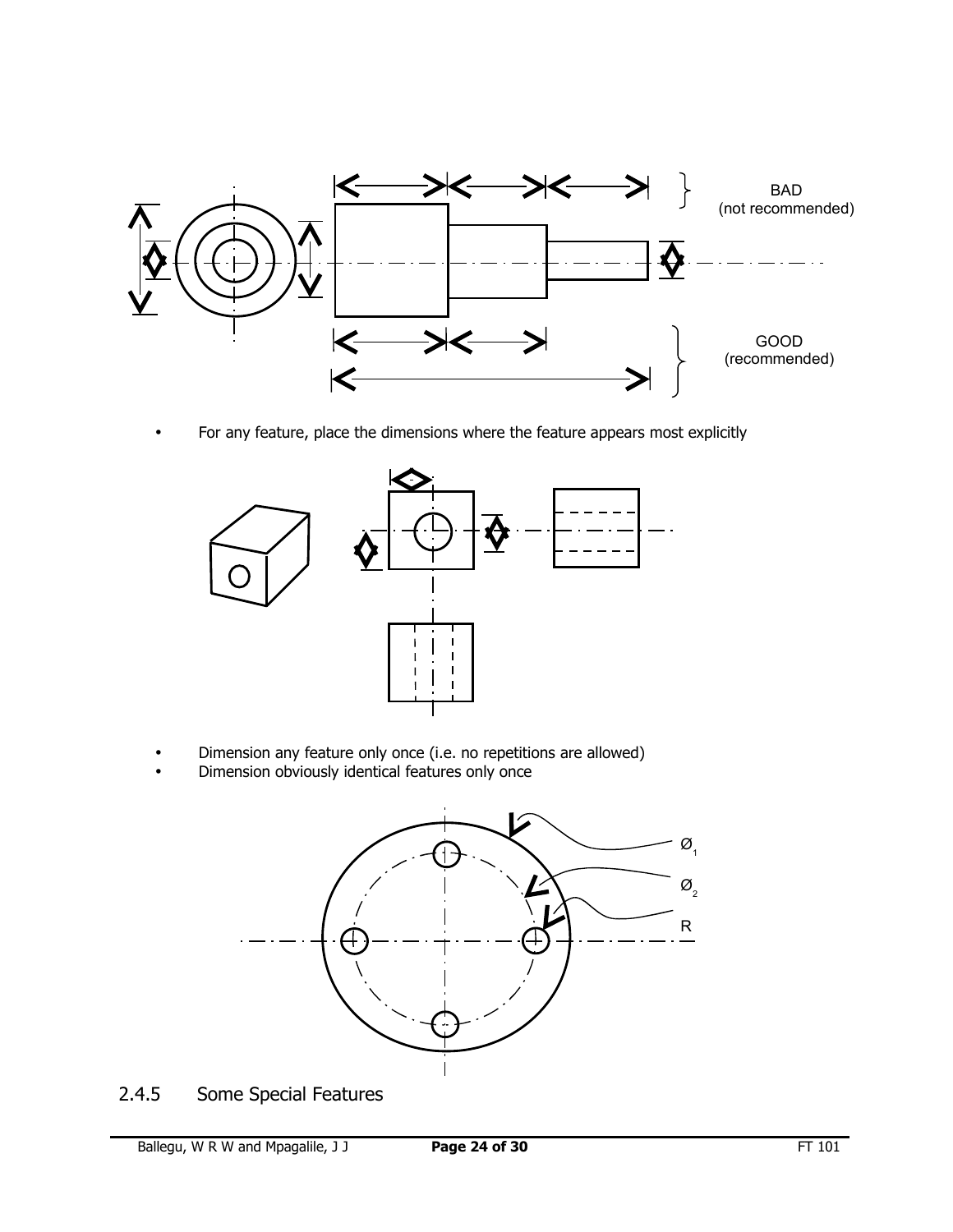Some features that we encounter are either too difficult to draw as they appear or they appear too often such that simplified symbols are commonly used in their place. They are may such features, but for our purpose we will consider just a few of them that are relatively more common. These will include; threaded parts, machined holes, chaufers, countersinks and specially treated surfaces.

#### Threaded Parts

Threads are machined according to different standards. However, the trend nowadays is to machine threads (and other standard features) according to ISO standards. A letter "M" followed by a number designates the size of the threads. The "M" stands for *metric* and the number that follows thereafter indicates the *diameter* (in mm) of the shaft upon which the threads have been machined. Male threads (e.g. on a bolt) and female threads (e.g. on a nut) of the same size are designated by the same Mnumber. This number actually specifies not only the size of the threaded part but also the size of the bolt head and the size of the nut (if all are made in accordance to the ISO standard). NOTE that by specifying the thread size (the M-number) automatically covers such details as; the nominal diameter, the pitch, the pitch diameter, the minor diameter, the major diameter, the various radii etc.





## **SOLUTION:**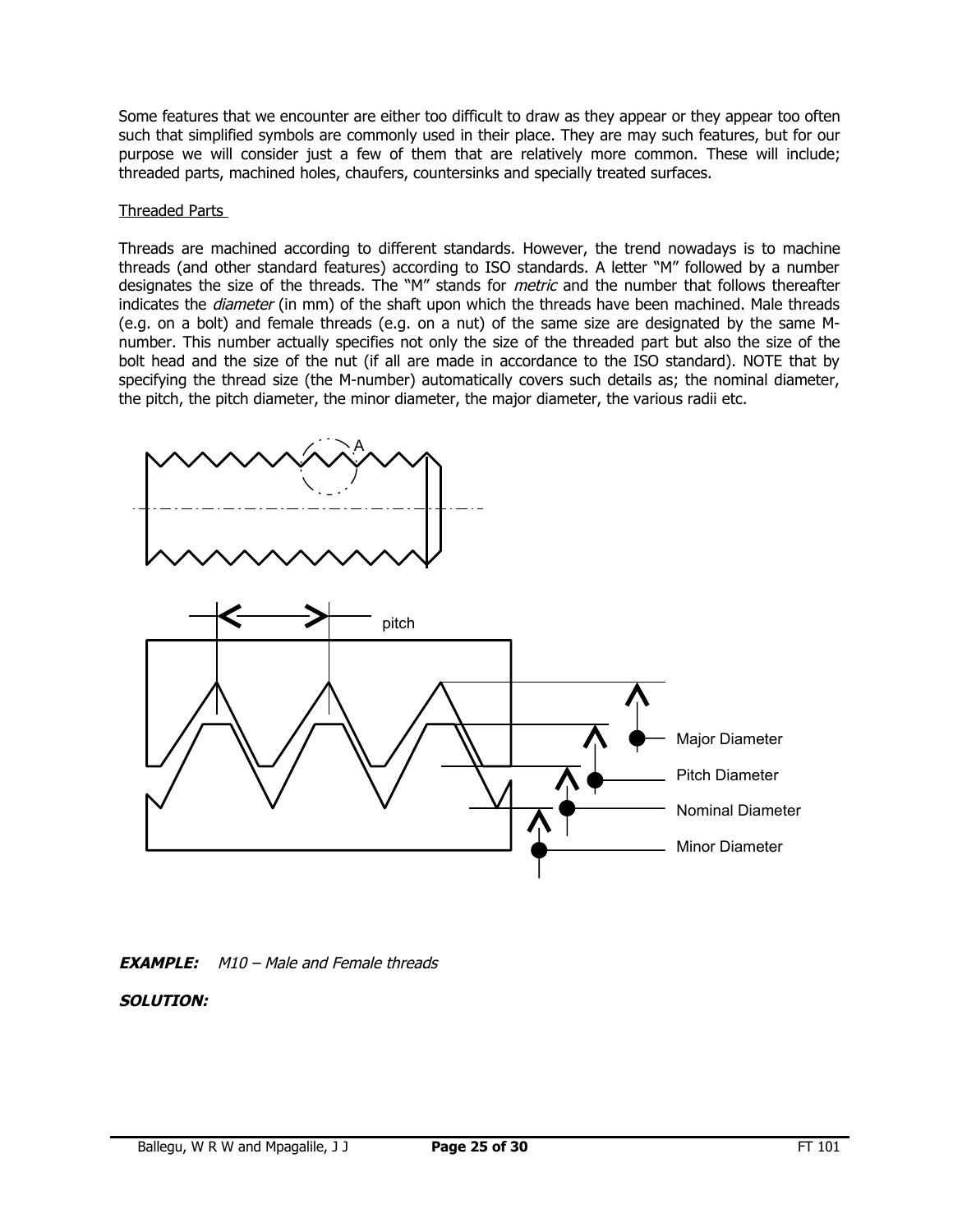

Machines Holes (Drilled and Milled holes)

Drilled Holes

Drilled holes are distinguished from holes machined by other methods by their characteristic tapered end. The shape of the drill bit brings about the tapered end.



Milled Holes

Unlike drilled holes, milled holes have a flat end.



Chamfers and Countersinks

At the end of each shaft or any drilled/machined hole, a small tapered end is machined just to eliminate the sharp edge. This is important because

- The sharp edge may hurt people during handling and/or on assembling
- The sharp edge wears and tears fast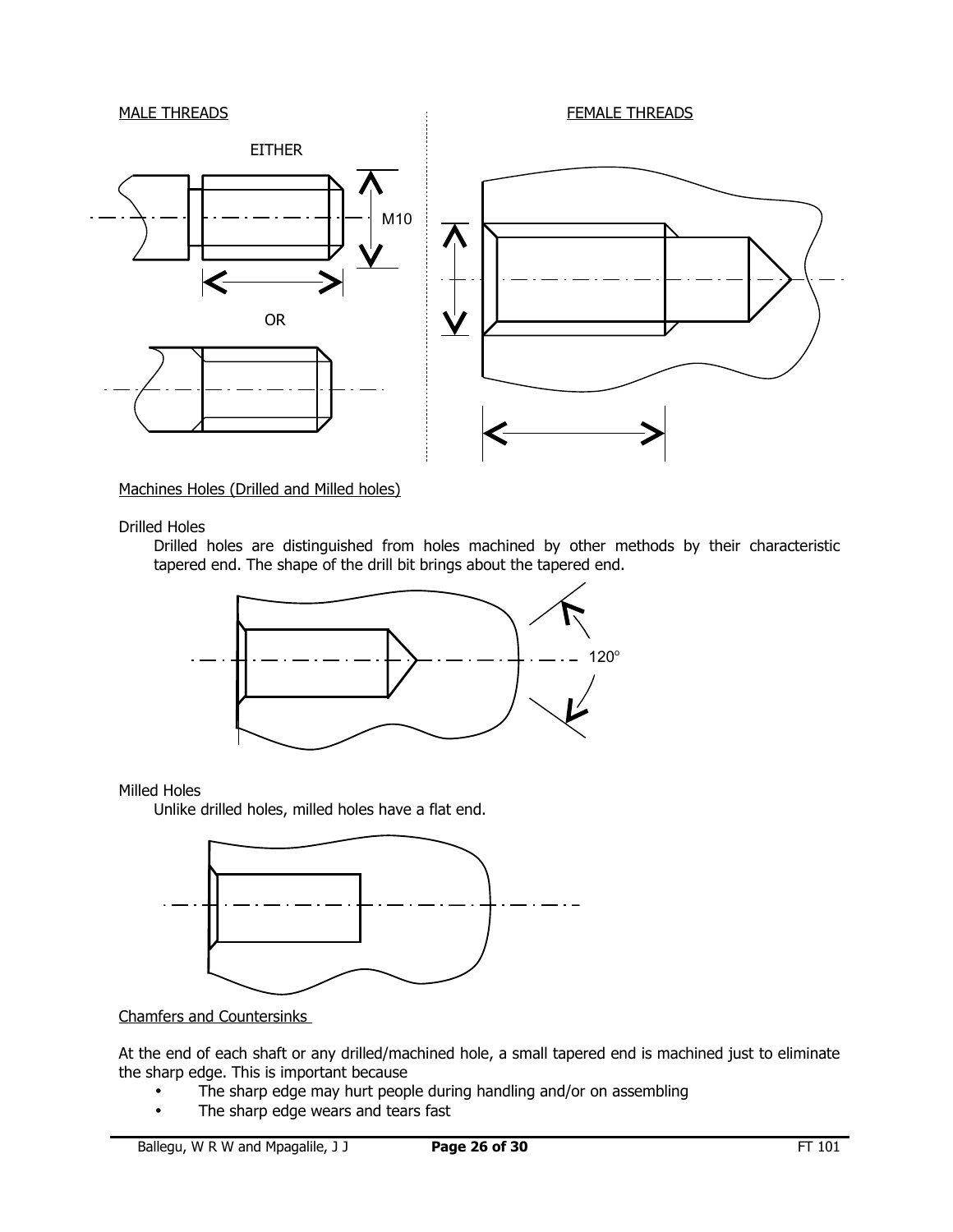

## Specially Treated Surfaces

If the surface demands special treatments (e.g. to be covered by wear resistance material, special lacquer etc), this has to be shown on the drawing. This is indicated on the drawing as follows:



## 2.4.6 Tolerances and Fits

- Tolerance is simply defined as "the degree (extent) of acceptable inaccuracy"
- It describes dimensional accuracy/inaccuracy
- Tolerance is necessary under *mass production*
- Absolute size (nominal size) is only theoretical/hypothetical
- Tolerance specifies the acceptable upper and lower limits for a given nominal size
- Usually two extreme conditions are of interest: tight fit and loose fit

## **EXAMPLES**

## **1: PIN and RING**

You may need a tight fit or a loose fit between a pin and a ring – depending on circumstances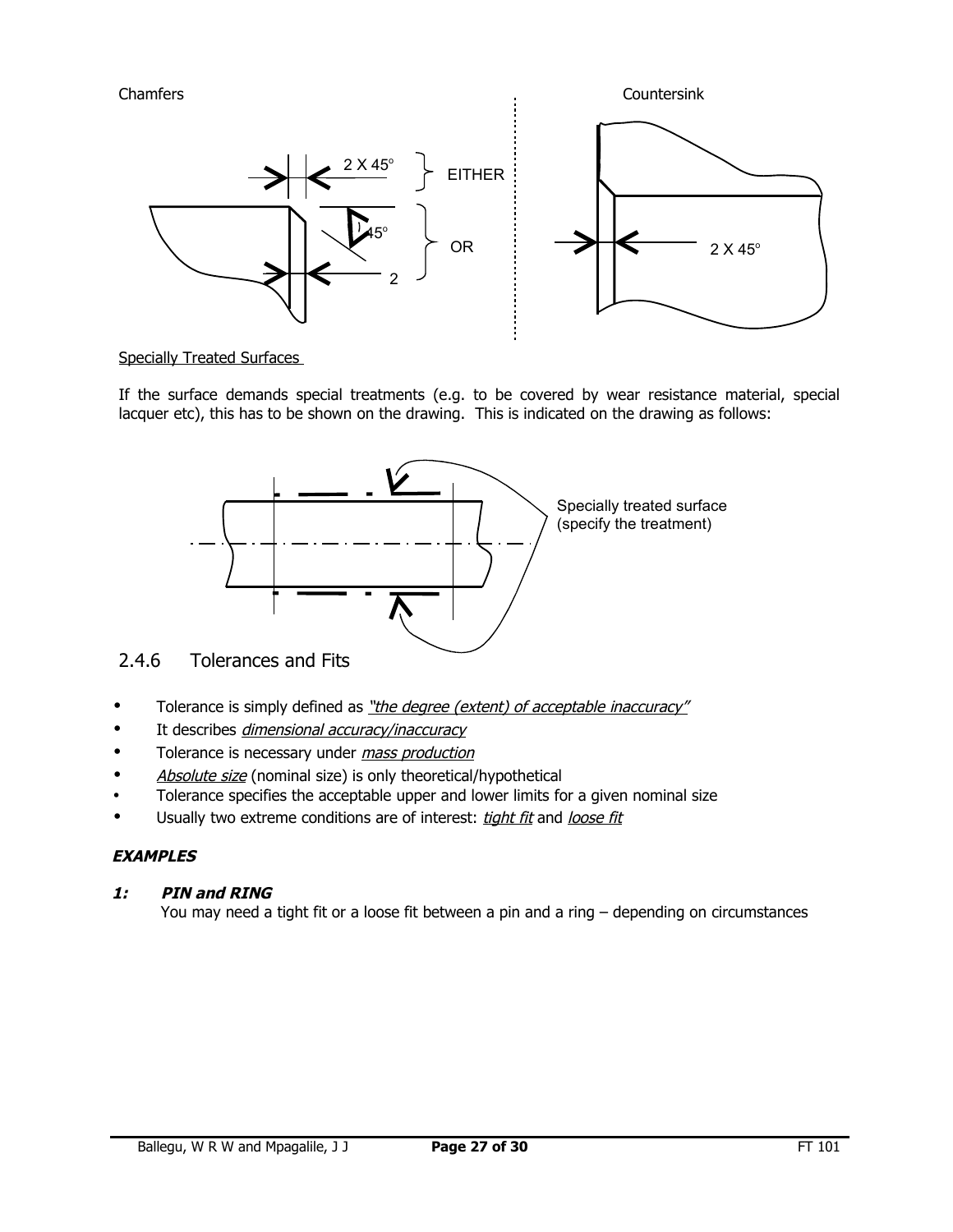## **SOLUTION**

(A) Tight Fit



**2: LOCOMOTIVE TYRE AND WHEEL** 

A very Tight Fit



## **2.5 Assembly Drawings**

As the name indicates, assembly drawings are nothing more but a collection of detail drawings (each of which forms part of that assembly) put together in a logical way. The drawing serves someone who is to assemble the individual parts so as to get a single unit in its working condition.

**NOTES** 

- ♦ Only the external extreme dimensions of the assembly are indicated
- ♦ Each component is identified by its part reference number. This number is used in the parts list (where details of that part are indicated e.g. the drawing number for its detail drawing).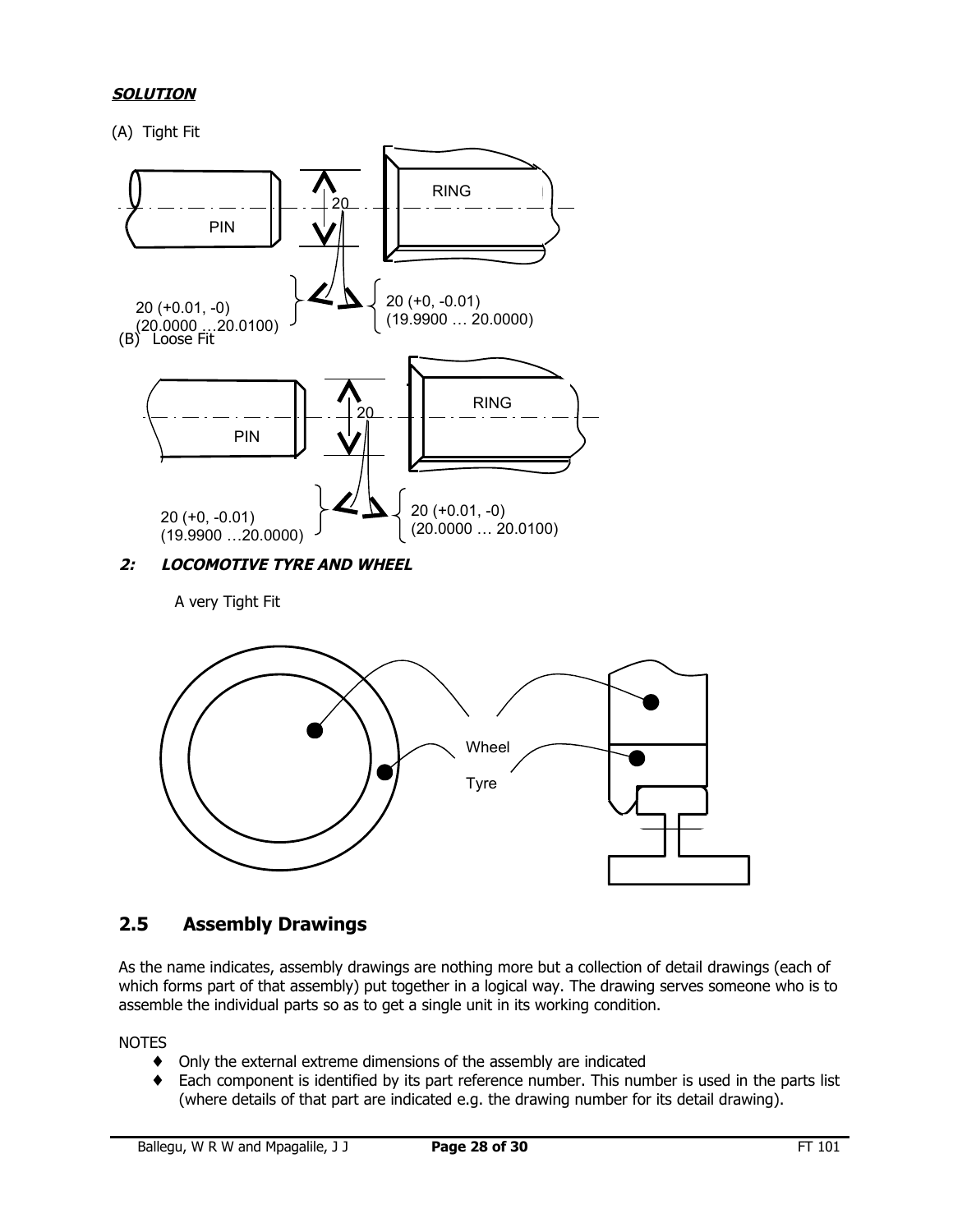- ♦ Sectional views are in most cases preferred as they show in a detailed form how the parts interact in an assembly
- ♦ Only one view is normally drawn, unless where the unit is so complex such that the interaction of all parts can not be clearly presented in one view



♦ If the unit has one or more moving parts, the extreme positions of the moving part are indicated in dotted lines (and the dimensions). This allows for consideration on space limitation during installation



♦ Detail specifications of the individual parts are never shown on an assembly drawing (as they already appear on the respective detail drawing of the respective part)

## **EXAMPLE:**

Draw an assembly of two stainless steel plates (SS 306) held together by a bolt and a nut (SS 318).